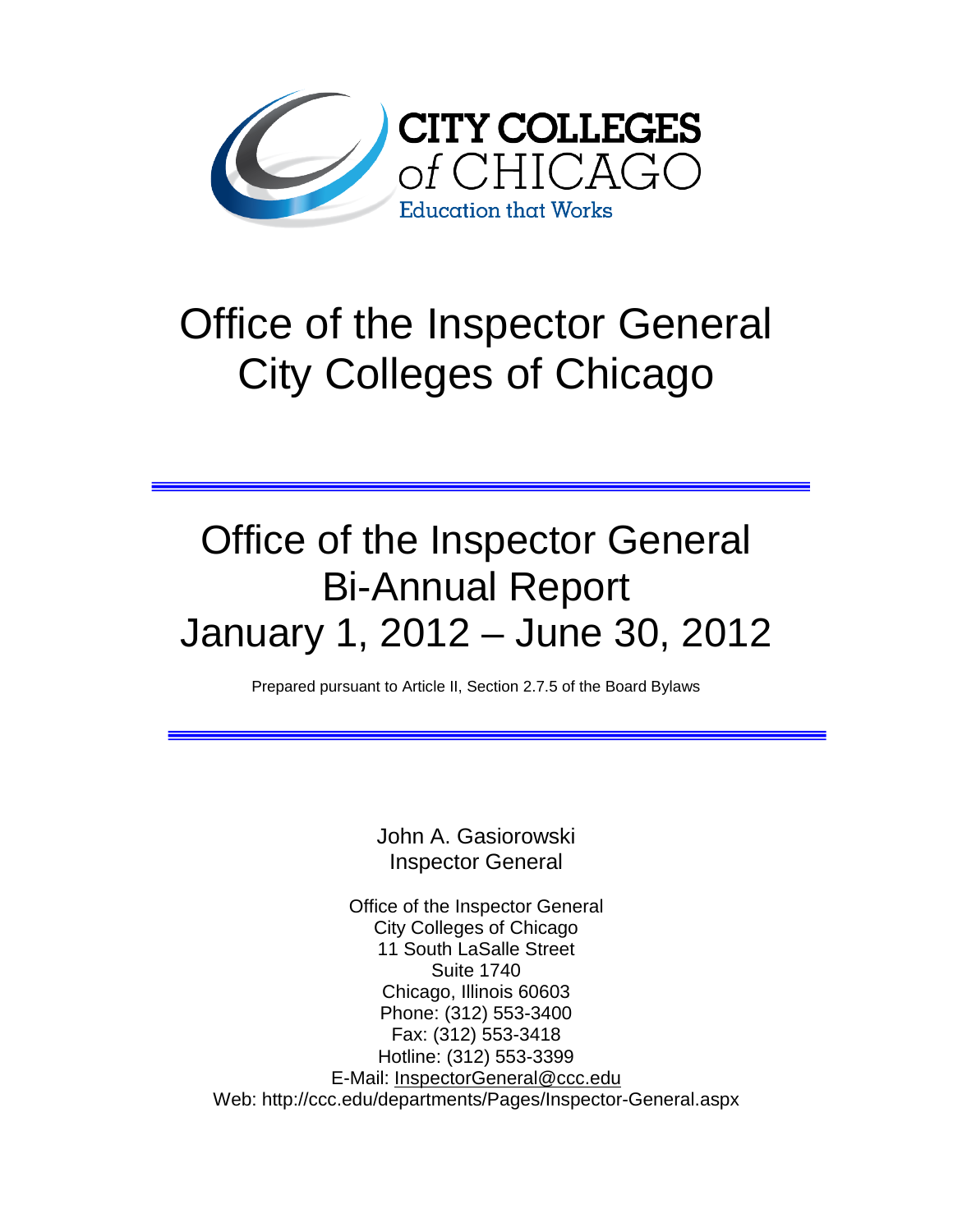

To: Cheryl L. Hyman, Chancellor Paula Wolff, Chair of the Board of Trustees Ellen Alberding, Vice Chair of the Board of Trustees Larry R. Rogers, Sr., Secretary of the Board of Trustees Pastor Charles Jenkins, Trustee Marisela Lawson, Trustee Everett Rand, Trustee Susan Santiago, Trustee Zakeia Hampton, Student Trustee

From: John A. Gasiorowski, Inspector General

Date: August 7, 2012

RE: OIG *Bi-Annual Report* for the period of January 1, 2012 through June 30, 2012

This *Bi-Annual Report* is being provided to the Chancellor and the Board of Trustees of Community College District No. 508 pursuant to Section 2.7.5 of the Board Bylaws. Pursuant to Section 2.7.5, the *Bi-Annual Report* for the period of January 1<sup>st</sup> through June 30<sup>th</sup> is required no later than September 1<sup>st</sup> each year. This is the fourth *Bi-Annual Report* submitted pursuant to the amendments to Section 2.6 et seq. of the Board Rules for Management and Government adopted by the Board of Trustees on July 14, 2010 and subsequently made part of the Board Bylaws, effective December 1, 2011, as Article II, Section 2.7 et seq.

Section 2.7 et seq. of the Board Bylaws authorizes the Office of the Inspector General ("OIG") for the City Colleges of Chicago to conduct investigations regarding waste, fraud and misconduct by any officer, employee, or member of the Board; any contractor, subcontractor, consultant or agent providing or seeking to provide goods or services to the City Colleges of Chicago; and any program administered or funded by the District or Colleges. This *Bi-Annual Report* covers the period of January 1, 2012 through June 30, 2012.

The OIG would like to thank the Chancellor, the Board of Trustees and the administration of the City Colleges of Chicago for their cooperation and support.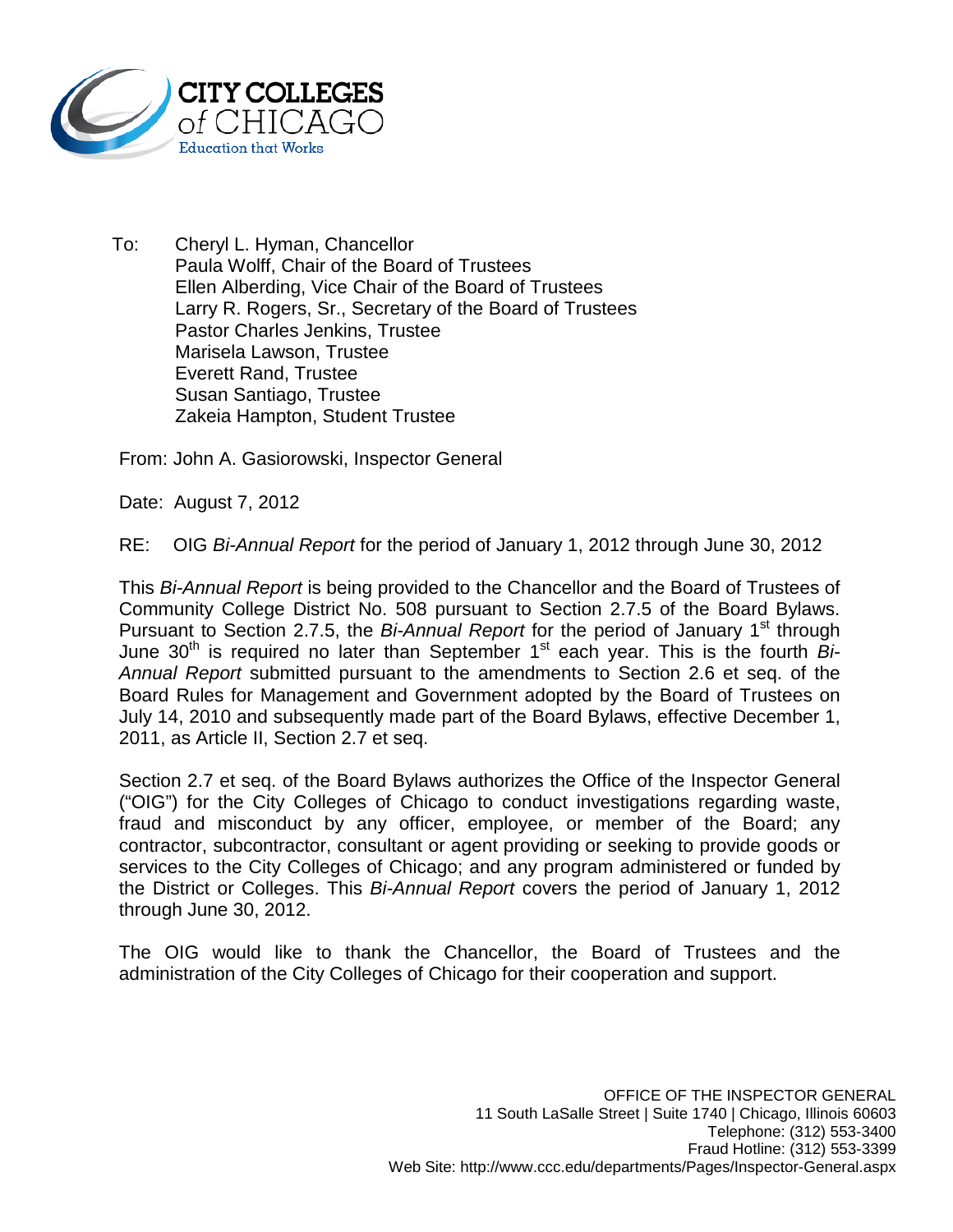### **Office of the Inspector General Bi-Annual Report**

#### **Mission of the Office of the Inspector General**

The Office of the Inspector General ("OIG") of the City Colleges of Chicago ("CCC") will help fuel CCC's drive towards increased student success by promoting economy, efficiency, effectiveness and integrity in the administration of the programs and operations of CCC by conducting fair, independent, accurate, and thorough investigations into allegations of waste, fraud and misconduct, as well as by reviewing CCC programs and operations and recommending policies and methods for the elimination of inefficiencies and waste and for the prevention of misconduct.

The OIG should be considered a success when students, faculty, staff, administrators and the public:

- $\triangleright$  perceive the OIG as a place where they can submit their complaints / concerns in a confidential and independent setting;
- $\triangleright$  trust that a fair, independent, accurate, and thorough investigation will be conducted and that the findings and recommendations made by the OIG are objective and consistent; and
- $\triangleright$  expect that the OIG's findings will be carefully considered by CCC administration and that the OIG's recommendations will be implemented when objectively appropriate.

#### **Updates to Investigations Documented in the Previous Bi-Annual Report**

In the *Bi-Annual Report* submitted for the July 1, 2011 to December 31, 2011 reporting period, the OIG reported on fifteen investigations which resulted in sustained findings of waste, fraud and misconduct. At the time the *Bi-Annual* Report was submitted, disciplinary action was pending regarding several of the investigations. The following table updates the status of the disciplinary action recommended by the OIG and the action taken by CCC.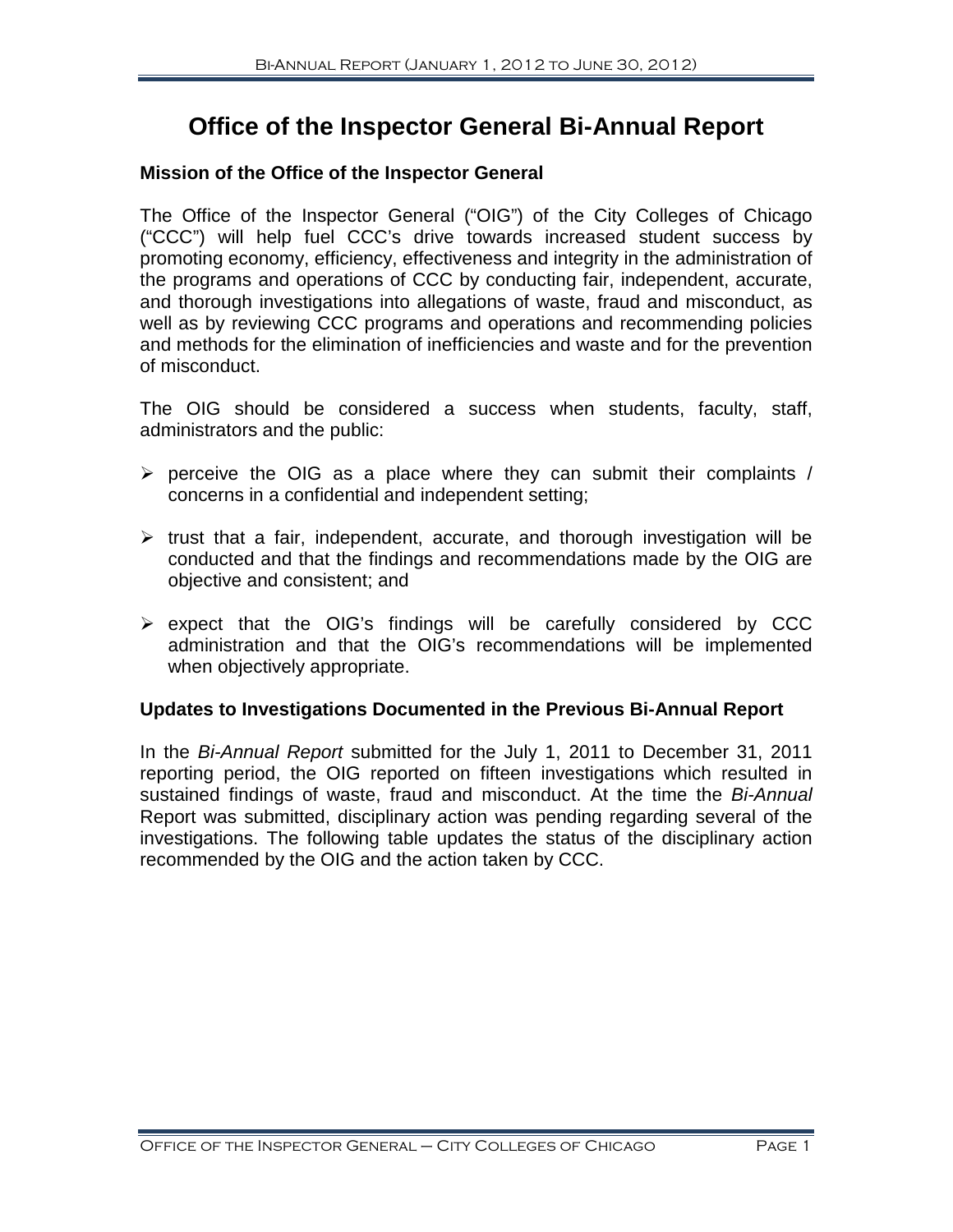| Case<br><b>Number</b> | <b>Subject</b>                      | Recommended<br><b>Disciplinary Action</b> | <b>Disciplinary Action</b><br>Taken |
|-----------------------|-------------------------------------|-------------------------------------------|-------------------------------------|
| 11-0111               | <b>Full-Time Faculty</b>            | Appropriate Discipline                    | 10 day suspension                   |
| 11-0130               | Senior Level Administrator          | Termination / Do Not Rehire               | Resignation / Do Not Rehire         |
| 11-0130               | Program Director                    | Termination / Do Not Rehire               | Termination / Do Not Rehire         |
| 11-0117               | Engineer                            | Termination                               | 70 day suspension                   |
| 11-0133               | <b>Chief Engineer</b>               | Termination                               | None                                |
| 12-0137               | Janitor                             | Termination / Do Not Rehire               | Termination / Do Not Rehire         |
| 12-0137               | Janitor                             | Appropriate Discipline                    | 3 day suspension                    |
| 12-0005               | Administrator                       | Appropriate Discipline                    | Written Reprimand                   |
| 11-0055               | College Financial Aid Advisor       | Termination / Do Not Rehire               | Termination / Do Not Rehire         |
| 11-0001               | <b>College Accountant Assistant</b> | Termination / Do Not Rehire               | Termination / Do Not Rehire         |
| 11-0138               | <b>Adult Educator</b>               | Appropriate Discipline                    | <b>Written Reprimand</b>            |
| 12-0003               | <b>Adult Educator</b>               | Termination / Do Not Rehire               | Termination / Do Not Rehire         |
| 11-0150               | <b>Adult Educator</b>               | Do Not Rehire <sup>1</sup>                | Do Not Rehire                       |
| 11-0047               | Janitor                             | Termination / Do Not Rehire               | Termination / Do Not Rehire         |
| 12-0024               | College Receptionist II             | Termination / Do Not Rehire               | Termination / Do Not Rehire         |
| 12-0024               | <b>Project Director</b>             | Appropriate Discipline                    | Termination                         |
| 12-0024               | <b>Project Director</b>             | Appropriate Discipline                    | Written Reprimand                   |

#### **Complaints Received**

For the period of January 1, 2012 through June 30, 2012, the OIG received ninety-nine complaints. These ninety-nine complaints include complaints forwarded to the OIG from outside sources as well as investigations (or audits / reviews) initiated based on the OIG's own initiative.<sup>[2](#page-3-1)</sup> For purposes of comparison to the number of complaints received during the period of January 1, 2012 through June 30, 2012, the following table documents the complaints received by the OIG during previous reporting periods.

<span id="page-3-0"></span>The employee resigned prior to the conclusion of the investigation, thus the OIG only recommended that the employee's personnel records reflect the designation "Do Not Rehire".

<span id="page-3-1"></span><sup>&</sup>lt;sup>2</sup> Under Article II, Section 2.7.2 of the Board Bylaws, the powers and duties of the OIG include: c) To investigate and audit the conduct and performance of the District's officers, employees, members of the Board, agents, and contractors, and the District's functions and programs, either in response to a complaint or on the Inspector General's own initiative, in order to detect and prevent waste, fraud, and abuse within the programs and operations of the District;….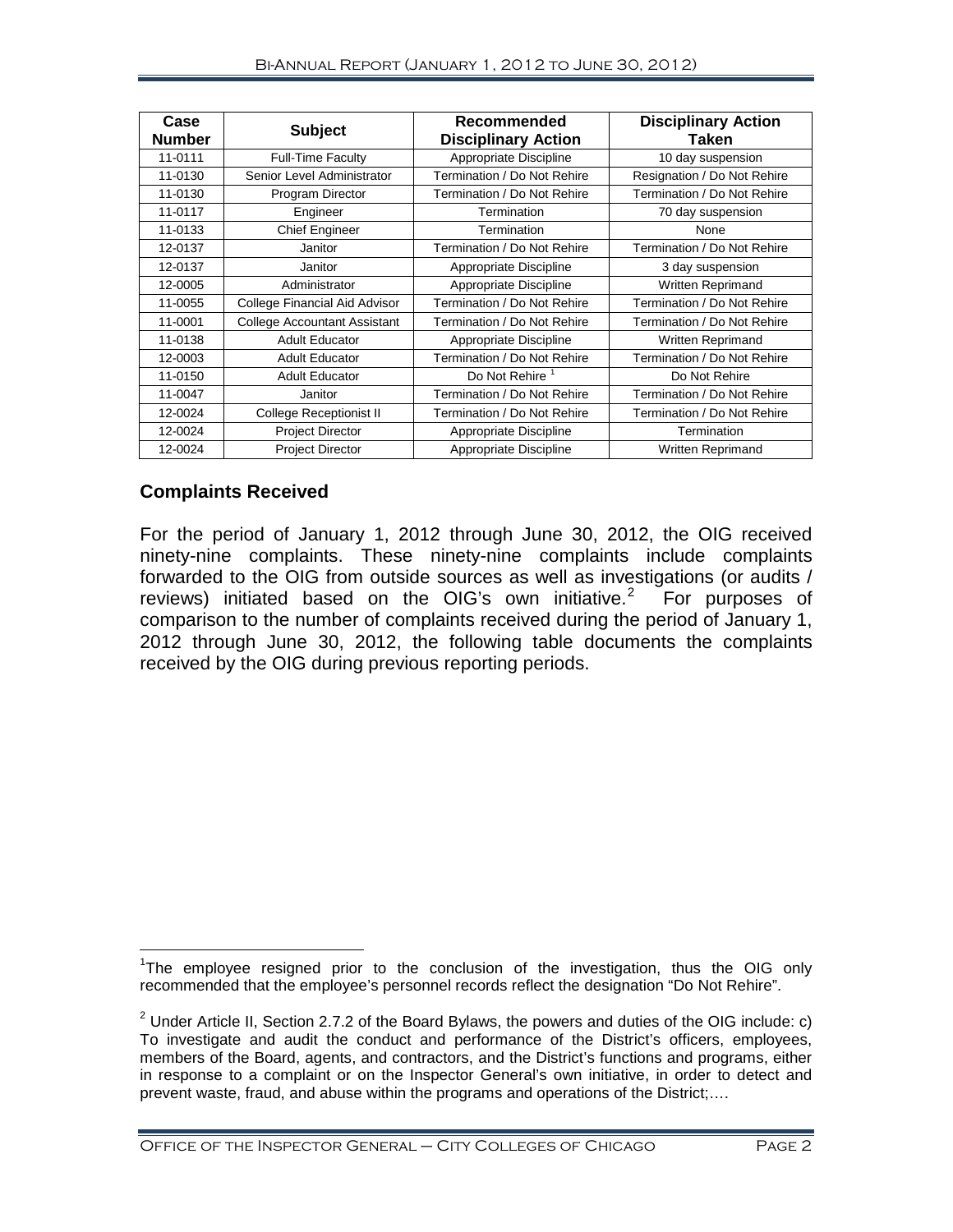

The ninety-nine complaints received represent a variety of subject matters. The table below documents the subject matters of the complaints received.

| <b>Subject Matter</b>                              | <b>Number</b> |
|----------------------------------------------------|---------------|
| Financial Aid Fraud                                | 2             |
| Sexual or Other Harassment                         | 2             |
| <b>Grade Tampering</b>                             | 3             |
| <b>Ethics Violation</b>                            | 3             |
| Conduct Unbecoming a Public Employee               | 4             |
| Fraud                                              | 4             |
| Misappropriation of Funds / Theft                  | 5             |
| <b>Discourteous Treatment</b>                      | 6             |
| <b>Preferential Treatment</b>                      | 7             |
| Other CCC District-Wide Employee Manual Violations | 8             |
| Discrimination                                     | 9             |
| Inattention to Duty                                | 9             |
| <b>Falsification of Attendance Records</b>         | 10            |
| Residency                                          | 13            |
| Reviews Initiated by the OIG                       | 14            |
| Total                                              | 99            |

#### **Status of Complaints**

As reported in the previous Bi-Annual report, as of January 1, 2012, the OIG had ninety complaints that were pending, meaning that the OIG was in the process of conducting investigations regarding these complaints. During the period of January 1, 2012 through June 30, 2012, the OIG closed ninety-eight complaints. These complaints were closed for a variety of reasons, including the following: the complaint was sustained following an investigation and a report was submitted; the complaint was not sustained following an investigation or no policy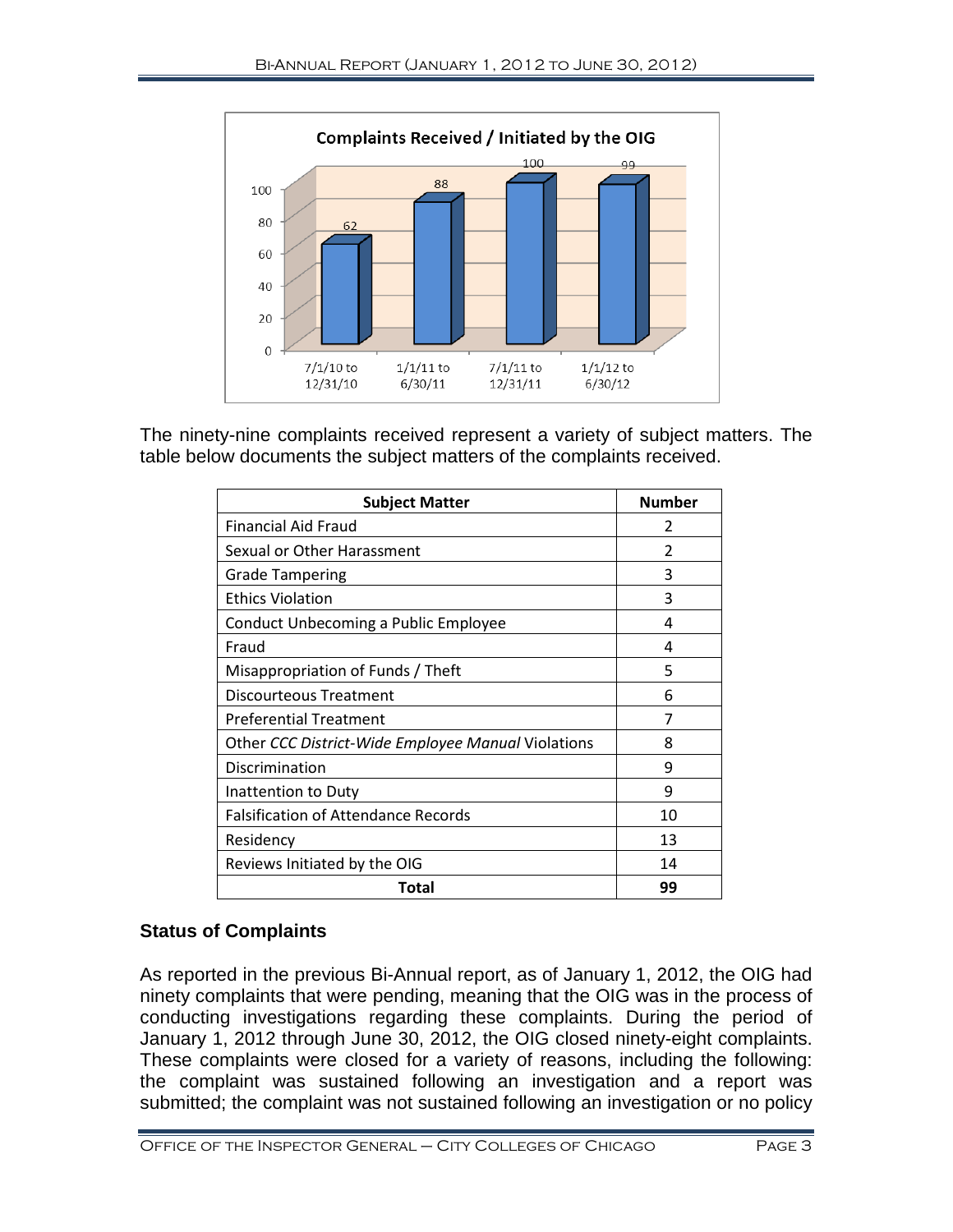violation was found; the complaint was referred to the appropriate CCC department; and the subject of the complaint retired or resigned from CCC employment prior to or during the course of the investigation. The following chart categorizes the reasons that the OIG closed the ninety-eight complaints during this reporting period.



As of June 30, 2012, the OIG had ninety-one pending complaints.

#### **OIG Reports Submitted – January 1, 2012 through June 30, 2012**

During the reporting period of January 1, 2012 through June 30, 2012, the OIG submitted seventeen reports.<sup>[3](#page-5-0)</sup> These seventeen reports included the annual certification of residency audit, three reports documenting OIG reviews, and thirteen reports documenting sustained findings of waste, fraud and/or misconduct.

#### **Annual Certification of Residency Audit**

Under the heading *Annual Certification of Residency*, Section 4.6(a) of the Board Policies and Procedures for Management & Government, which sets forth the CCC Residency Policy, provides that on February  $1<sup>st</sup>$  of each year every full-time employee of CCC will be required to certify their compliance with this residency policy. The employee's certification shall include an oath or affirmation that the employee is not required to be an actual resident because he/she falls within one of the exceptions to the requirement or that the employee is an actual resident of the City of Chicago. Additionally, Section 4.6(a) provides that "the Inspector General shall conduct an annual audit of the District's compliance with this Rule

<span id="page-5-0"></span> $3$  Pursuant to Section 2.7.3 of the Board Bylaws, the Inspector General submits reports to the Chancellor, the Board Chairman, and the General Counsel at the conclusion of an investigation with recommendations for disciplinary or other action.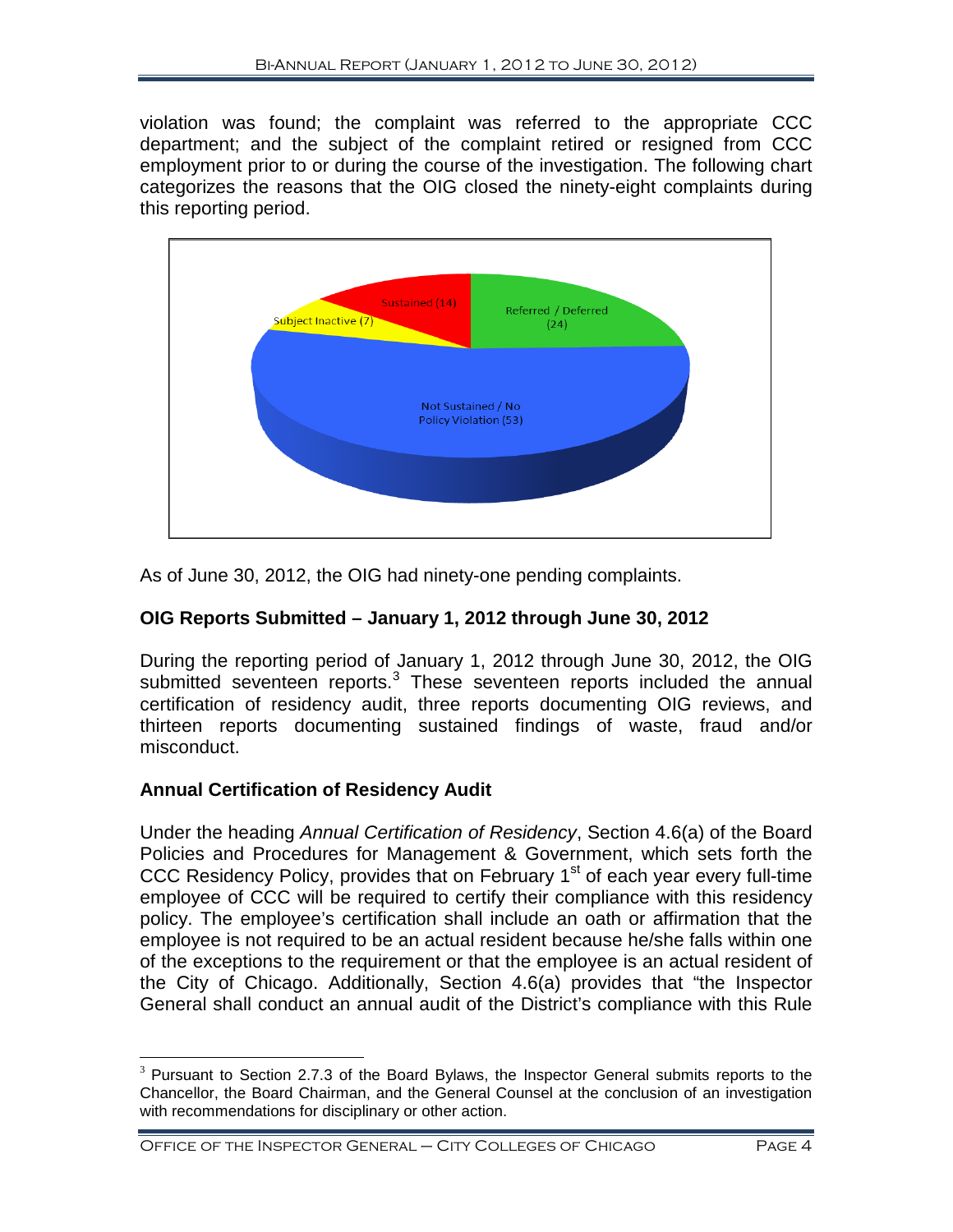and shall submit a report of audit findings to the Board no later than the first regularly scheduled public meeting of the Board following July  $1<sup>st</sup>$  of each year."

On January 31, 2012, all full-time employees of CCC were sent an e-mail regarding the requirements of Section 4.6(a) of the Board Policies and Procedures for Management & Government and the need to complete the on-line *Annual Certification of Residency*.

On June 8, 2012, the OIG submitted to the Board of Trustees and the Chancellor the results of the 2012 Audit of Compliance with the District's Residency Requirement. The OIG audit revealed that by April 4, 2012, 99.39% of full-time active and working CCC employees responded to the 2012 Annual Certification of Residency process. The table below documents the responses received:

| <b>Response</b>                                                                       | <b>Number</b> | %      |
|---------------------------------------------------------------------------------------|---------------|--------|
| No response                                                                           |               | 0.61%  |
| No response due to employee being on leave                                            | 27            | 1.37%  |
| No response due to termination of employee or change to part-time status              | 24            | 1.22%  |
| 1. Required to be a resident, with correct address                                    |               | 87.80% |
| 2. Not required to be a resident, with correct address                                |               | 1.67%  |
| 3. Required to be a resident, with incorrect address                                  |               | 5.47%  |
| 4. Not required to be a resident, with incorrect address.                             |               | 0.05%  |
| 5. Required to be a resident, but does not currently live within the City of Chicago. | 36            | 1.82%  |
| Totals                                                                                | 1975          | 100%   |

The OIG audit further revealed the following:

- The OIG contacted the twelve working and active employees who simply did not respond. All subsequently completed Residency Statements. Eleven of the employees affirmed that they resided in the City of Chicago. One of the employees affirmed that he did not reside in the City of Chicago but he was not required to do so due to the fact that he started employment with CCC prior to July 1, 1977. With these twelve responses, 100% of the active and working full-time employees responded to the 2012 certification of residency process.
- Regarding the twenty-seven employees who failed to respond due to the fact that they were on a leave of absence during the process, the OIG found that four of these employees subsequently returned to work. Two of these four employees submitted responses upon their return to work. These two employees affirmed that they resided in the City of Chicago. The OIG contacted the other two employees for responses. These two employees also affirmed that they resided in the City of Chicago.
- Regarding the thirty-six employees who responded that they were required to be residents but did not currently reside within the City of Chicago, the OIG found the following: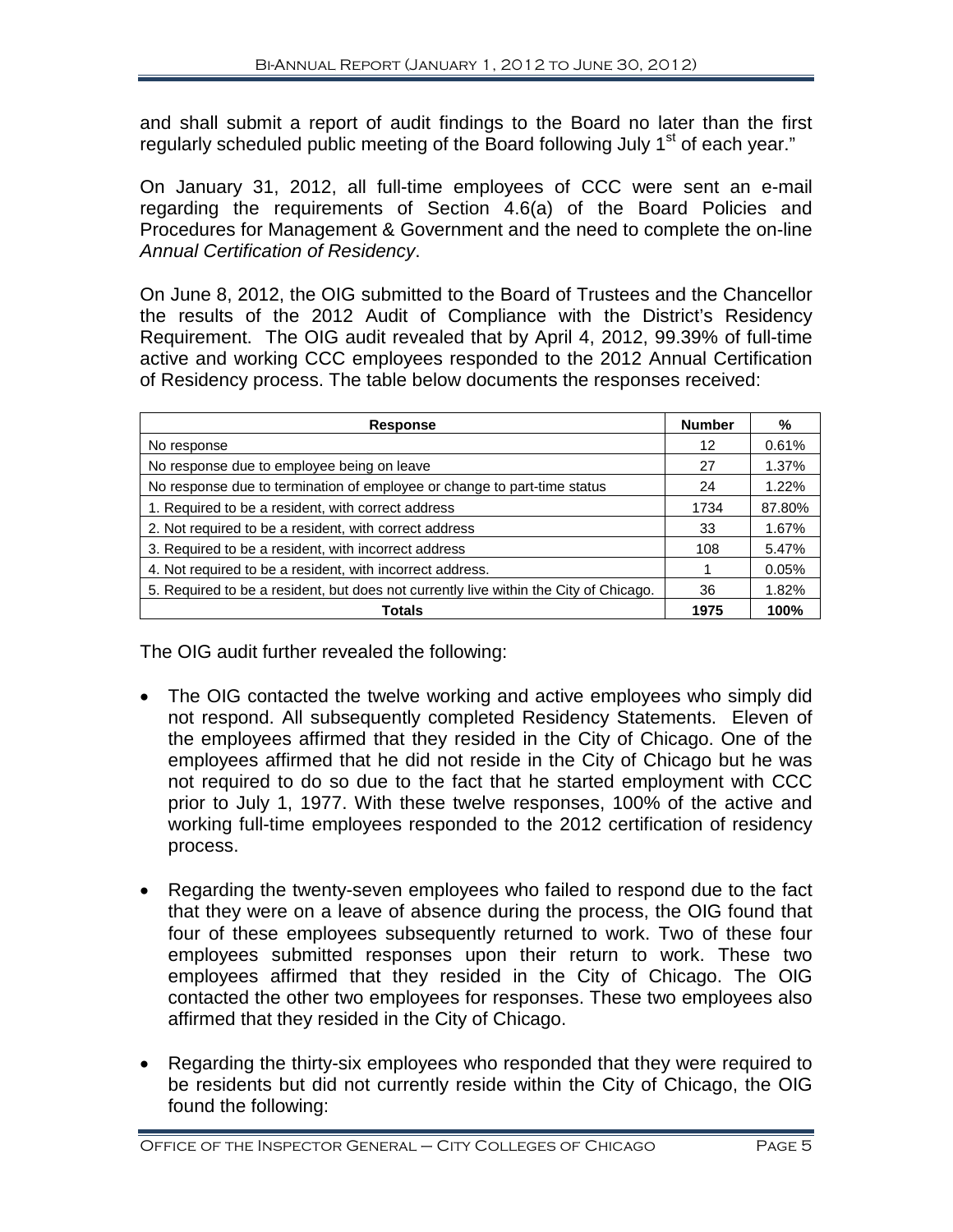- o Twenty-four of these employees were employed for less than six months or previously received approved extensions.
- o Twelve of these employees responded that they did not currently reside within the City of Chicago, despite the fact that CCC records indicated a City of Chicago residential address for the employee.
	- **The OIG reviewed CCC personnel records and public records.** This review revealed that nine of these twelve employees clearly reside within the City of Chicago and must have checked the wrong box on the Annual Certification of Residency form.
	- One of these twelve employees was previously investigated by the OIG based on an allegation that the employee was in violation of the CCC residency policy. This investigation, which subsequently resulted in the termination of the employee, is summarized later in this *Bi-Annual Report* under OIG Case Number 11-0123.
	- The OIG initiated investigations regarding two of these twelve employees. The OIG investigation regarding one of these employees revealed that the employee did in fact reside in the City of Chicago. As of the date of this report, the other investigation is pending.
- Regarding the thirty-four employees who responded that they were not required to be a resident of the City of Chicago, the OIG found the following:
	- o Twenty-four of these employees were hired before July 1, 1977 and thus fall within an exception to the residency requirement.
	- o One of these employees was an engineer hired before January 1, 1980 and thus falls within an exception to the residency requirement.
	- o One of these employees was married to an employee who was exempt from the residency policy and thus falls within an exemption to the residency policy. The OIG reviewed CCC personnel records and confirmed that the employee was married to another CCC employee who was hired before July 1, 1977.
	- o Eight of these employees were exempt from the residency requirement due to side letter agreements.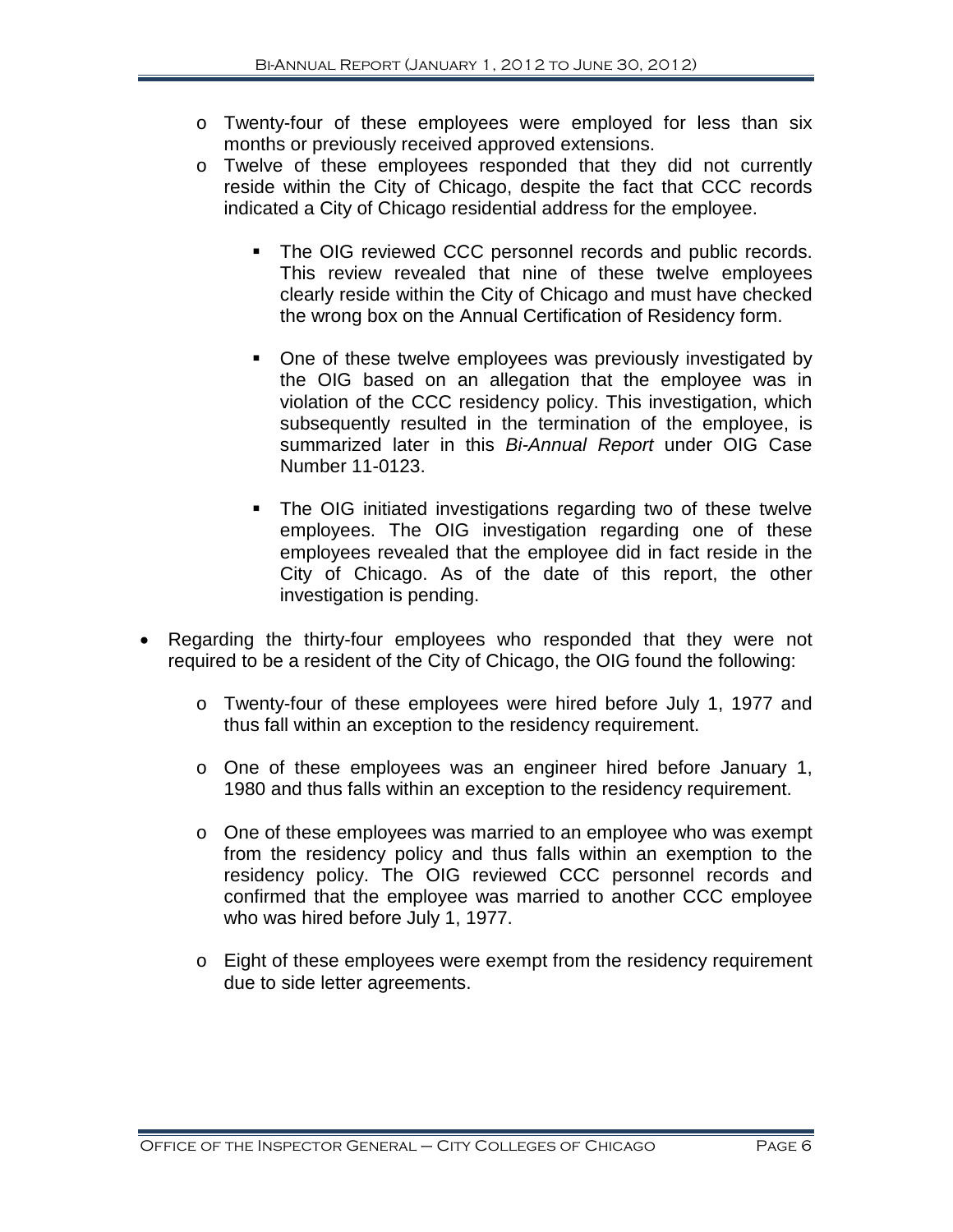#### **Reports Documenting OIG Reviews**

#### Review of CCC M/WBE Compliance Monitoring

During the course of conducting several reviews of Minority / Women Business Enterprise ("M/WBE") compliance by given CCC vendors, the OIG requested copies of *Monthly and Quarterly Reports of Payments to MBE and WBE Subcontractors* from the Department of Administrative and Procurement Services. These documents are required to be submitted by CCC vendors pursuant to the *CCC Minority and Women Business Enterprise Contract Participation Plan*. Likewise, the OIG requested copies of quarterly and annual reports submitted to the Board of Trustees concerning the status of CCC's ability to be in compliance with the *CCC Minority and Women Business Enterprise Contract Participation Plan*. These reports are required to be submitted to the Board of Trustees pursuant to Section 2.9(C) of the Board Policies and Procedures for Management & Government. Based on the responses to the OIG's request for such documents, the OIG conducted a review of CCC M/WBE compliance monitoring. Due to the seriousness of these deviations from Board policies and procedures and the risks inherent in failing to require vendors to attest to their compliance with CCC M/WBE requirements, the OIG reported on these issues despite the fact that the OIG reviews of CCC vendors' compliance with M/WBE goals and other M/WBE and procurement related issues were ongoing. The OIG review revealed the following:

- CCC vendors routinely failed to submit *Monthly and Quarterly Reports of Payments to MBE and WBE Subcontractors* and other required documents to the Office of M/WBE Contract Compliance of the Department of Administrative and Procurement Services pursuant to the *CCC Minority & Women Business Enterprise Contract Participation Plan* as referenced in Section 2.9 of the Board Policies and Procedures for Management & Government. Likewise, the Office of M/WBE Contract Compliance of the Department of Administrative and Procurement Services routinely failed to enforce such vendor reporting requirements. As a result, little, if any, monitoring of vendor compliance with M/WBE goals occurs during the course of a contract.
- The Office of M/WBE Contract Compliance failed to prepare and submit quarterly and annual reports concerning the status of CCC's ability to be in compliance with its Board Approved M/WBE Participation Plan as required by Section 2.9(C) of the Board Policies and Procedures for Management & Government. Likewise, the Board of Trustees did not enforce such Office of M/WBE Contract Compliance of the Department of Administrative and Procurement Services reporting requirements.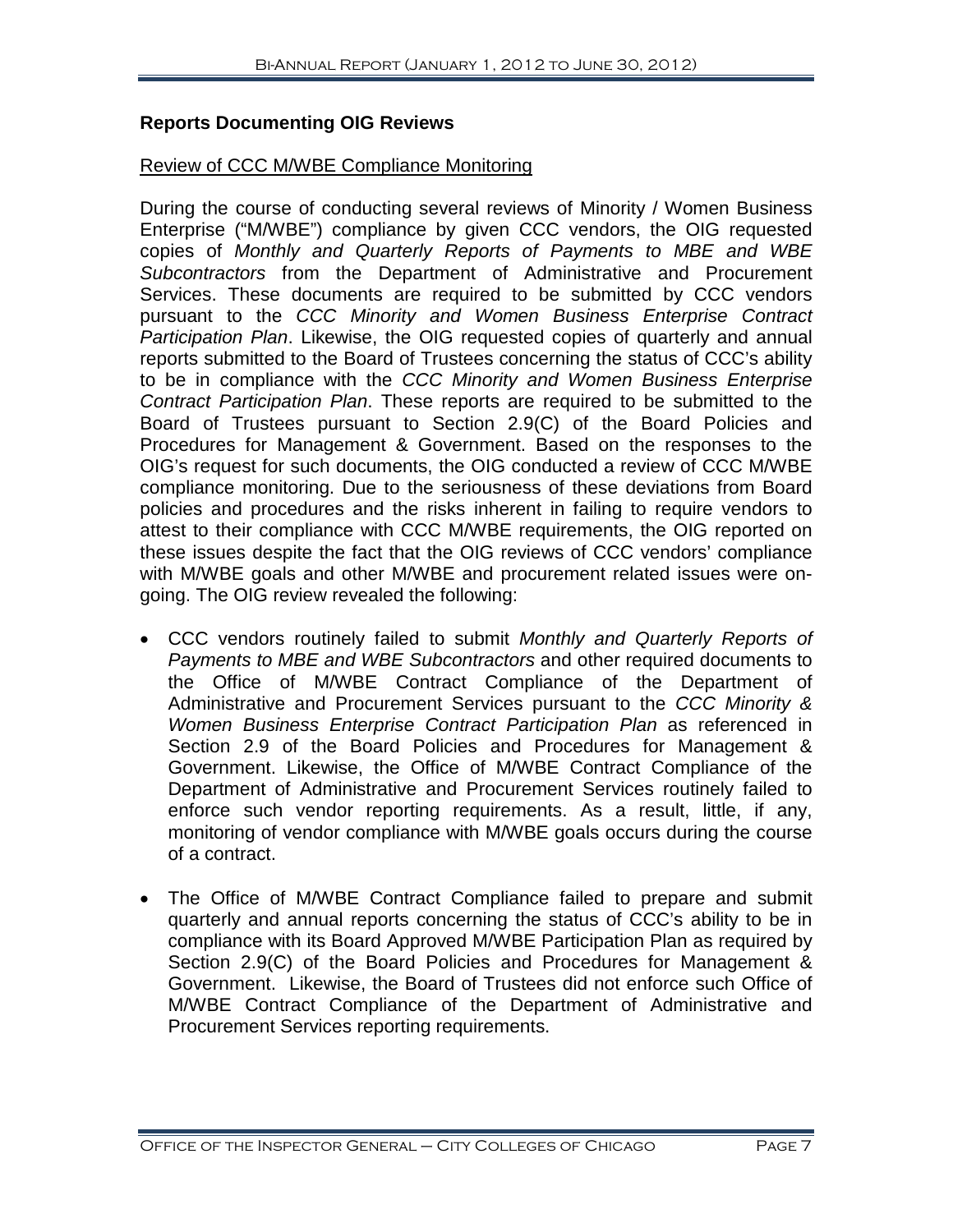• On occasion, CCC Professional Services Agreements failed to incorporate all terms contained in vendors' responses to Requests for Proposal which created a risk that CCC will not be able to legally bind vendors to such terms.

Based on the above findings, the OIG made the following recommendations:

- The OIG recommended that the Office of M/WBE Contract Compliance of the Department of Administrative and Procurement Services enforces all vendor reporting requirements of the *CCC Minority & Women Business Enterprise Contract Participation Plan* by:
	- o Tracking whether vendors have submitted *Monthly and Quarterly Reports of Payments to MBE and WBE Subcontractors* and other required documents in a timely fashion;
	- o Notifying vendors when they have failed to fulfill their reporting requirements under the *CCC Minority & Women Business Enterprise Contract Participation Plan*;
	- o Initiating disciplinary action against vendors who fail to fulfill their reporting requirements under the *CCC Minority & Women Business Enterprise Contract Participation Plan;* and
	- o Reviewing the *Monthly and Quarterly Reports of Payments to MBE and WBE Subcontractors* and other required documents to monitor whether CCC M/WBE goals to which vendors agreed are being met and to determine whether any failure to comply with M/WBE goals constitutes a material breach of the contract, potentially resulting in termination of the contract and other remedies.
- The OIG recommended that the Office of M/WBE Contract Compliance of the Department of Administrative and Procurement Services fulfills its quarterly and annual reporting requirements pursuant to Section 2.9(C) of the Board Policies and Procedures for Management & Government.
- The OIG recommended that the Board of Trustees ensures that the Office of M/WBE Contract Compliance of the Department of Administrative and Procurement Services consistently fulfills its quarterly and annual reporting requirements.
- The OIG recommended that the Office of the General Counsel revises the Professional Services Agreement template, as well as templates for all other types of agreements, to include the following: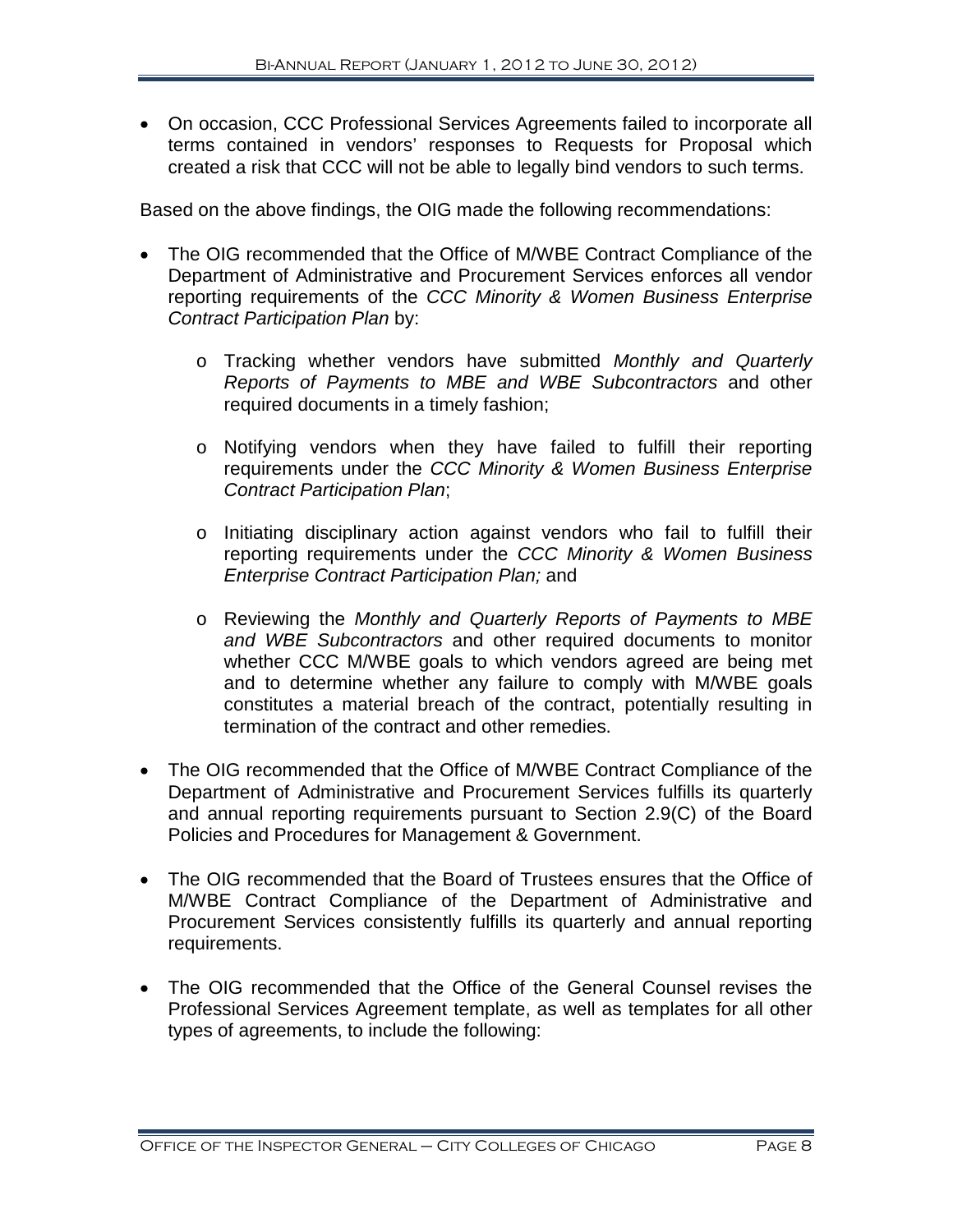- o Appropriate language to ensure that all provisions to which vendors agree in responses to Requests For Proposals are specifically incorporated into executed agreements.
- o Appropriate language in the MBE/WBE section which specifically provides that vendors must comply with all requirements of, including but not limited to the reporting provisions, of the *City Colleges of Chicago Minority & Women Business Enterprise Contract Participation Plan*.

In the interest of full exploration of the issues, the OIG provided a draft of its report documenting the review of CCC M/WBE Compliance Monitoring to the CCC Office of General Counsel and requested a response regarding the incorporation of M/WBE language in the Professional Services Agreement. The Office of General Counsel's response was that the Compliance with Laws section of contracts includes vendor agreement to adhere to all Board Rules, Polices and Procedures, including the MBE/WBE Participation Plan which can be found on the CCC website. However, going forward, contracts will include a provision that makes specific reference to: 1) MBE/WBE Plan requirements; 2) the CCC website address where the MBE/WBE Participation Plan is located; and 3) Schedule A of the MBE/WBE Participation Plan which includes the Vendor's Affidavit of MBE/WBE Goal Implementation.

The OIG also provided a draft of the report to the CCC Department of Administrative and Procurement Services and requested a response. In its response, the Department of Administrative and Procurement Services did not contradict any of the OIG's findings and recommendations and provided the department's M/WBE compliance monitoring plans for the future, which included the following:

- A technology solution to track M/WBE payments and improve monitoring of vendor compliance.
- The hiring of two contract compliance officers to monitor M/WBE compliance and enforce CCC's M/WBE Plan.
- Coordinating with the CCC Office of Information Technology to use Blackboard Connect as a notification system to prime and subcontractors for submitting quarterly payment information on M/WBE Compliance.
- Creating a new form for prime and subcontractors to report quarterly and annual payments on District contracts.
- Improving M/WBE tracking by collecting additional vendor data, which includes the board report number, date of award, description of services, certifying agency, direct or indirect participation, and the percentage and dollar amount committed for the participation.
- Developing a separate web page for M/WBE compliance to improve information available to vendors, and CCC's goals regarding M/WBE participation in CCC contracts.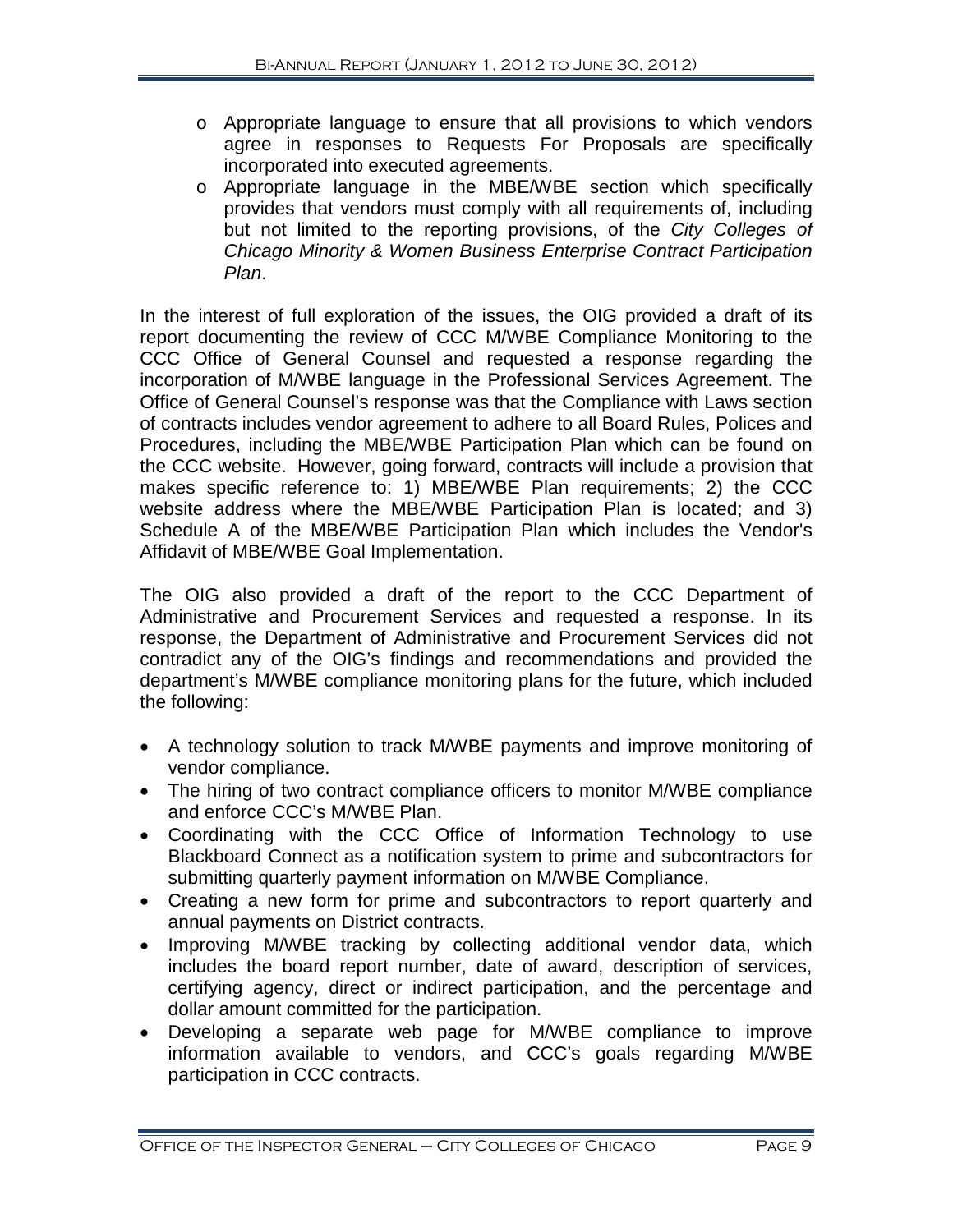#### Review of Salary Lane IV Placements (OIG Case Number 11-0056)

As a result of a 2010 investigation of a full-time faculty member assigned to a City College, which revealed that due to the faculty member's misrepresentation of her educational background, the faculty member received in excess of \$307,000.00 during the course of her employment to which she was not entitled, the OIG initiated a review of the credentials of all full-time faculty members placed in the Lane IV compensation rate as of November 2010. The OIG found that the various CCC files maintained regarding these full-time faculty members contained insufficient documentation to support the placement of the faculty member in the Lane IV compensation rate in 31 of the 140 (22.1%) files reviewed. This insufficient documentation included a lack of documentation establishing that the faculty member earned the requisite credentials, a lack of original transcripts, and a lack of original evaluation reports of faculty members' foreign transcripts. Specifically, the OIG review revealed the following:

- The personnel files of 12 of 140 faculty members who were in the Lane IV compensation rate as of November 2010 lacked sufficient documentation evidencing that these faculty members earned the requisite credentials (i.e., either a Ph.D./Ed.D. or master's degree plus 60 hours of graduate credit) prior to placement in the Lane IV compensation rate.
- The personnel files of 12 of 140 faculty members who were in the Lane IV compensation rate as of November 2010 lacked original transcripts, and only contained copies of transcripts, documenting that these faculty members earned a Ph.D./Ed.D or master's degree plus 60 hours of graduate credit prior to placement in the Lane IV compensation rate.
- The personnel files of 7 of 140 faculty members who were in the Lane IV compensation rate as of November 2010 did not contain a credential evaluation report of these faculty members' foreign transcripts or only contained a copy of a credential evaluation report.

Based on this review, the OIG made the following recommendations:

- The OIG recommended that the CCC Office of Academic Affairs conducts a verification of the credentials of the 28 currently active faculty members whose personnel files did not evidence sufficient documentation to verify that they earned the requisite credentials prior to placement in the Lane IV compensation rate. At minimum, this verification process should include the following:
	- o The submission of appropriate documentation by the faculty member which evidences that the faculty member earned the requisite credentials (i.e., either a Ph.D./Ed.D. or master's degree plus 60 hours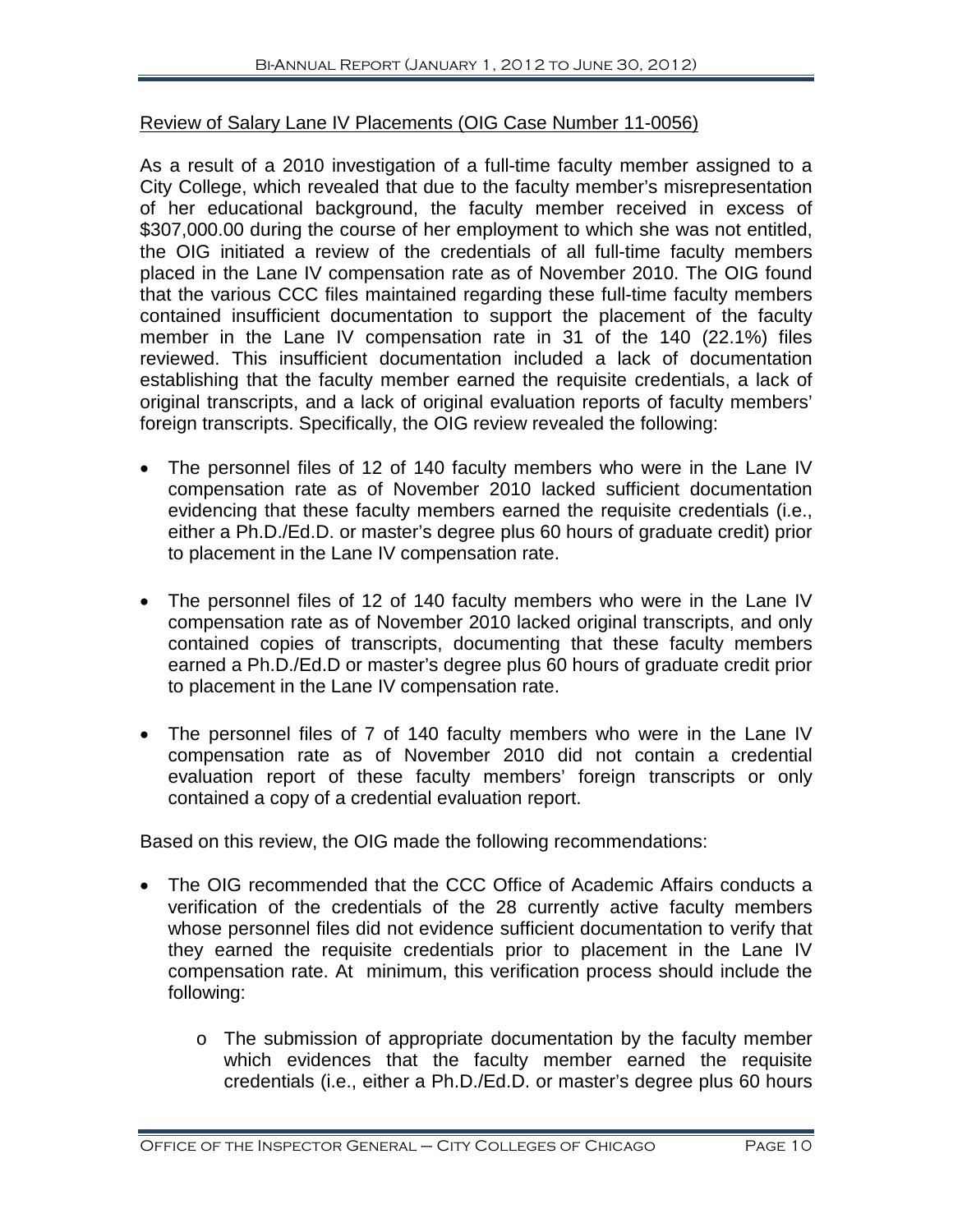of graduate credit) justifying placement in the Lane IV compensation rate.

- o In instances where original transcripts are not contained in any of the faculty members' employment records, the submission of original transcripts by the faculty member supporting the degrees / graduate hours represented as earned by the faculty member.
- o In instances where original credential evaluation reports of the faculty members' foreign transcripts are not contained in any of the faculty members' employment records, the submission by the faculty member of original credential evaluation reports of the faculty members' foreign transcripts.
- o A review of whether any purportedly earned in-service program hours are sufficiently documented and of an appropriate nature to be legitimately included as graduate credit.
- In order to limit the risk that CCC makes placement decisions relying on false or altered transcripts, the OIG recommended that only original transcripts be reviewed in the placement / advancement process and that the original transcripts be maintained in faculty members' personnel files.
- In order to ensure that foreign transcripts have been properly evaluated and to limit the risk that CCC makes placement decisions relying on false or altered credential evaluation reports, the OIG recommended that only original credential evaluation reports be reviewed in the placement / advancement process and that the original credential evaluation reports be maintained in the personnel files of faculty members with foreign transcripts.

#### OIG Follow-up to Office of Internal Audit Review of Procurement Card Use by the Colleges during the period of July 2010 to June 2011 (OIG Case Number 12- 0034)

The OIG conducted follow-up investigations regarding expenses deemed questionable by the CCC Office of Internal Audit during its review of expenditures via P-Cards issued to the various City Colleges during the period of July 2010 to June 2011. Regarding at least three of the expenditures involving two City Colleges, the OIG found that various CCC policies were violated. These expenditures became the subject of two separate investigative summaries which are summarized later in this *Bi-Annual Report* as OIG Case Number 12-0034(a) and as OIG Case Number 12-0034(b). The OIG findings regarding the other expenditures deemed questionable by the Office of Internal Audit are also documented below:

• A City College expended \$540.00 in hotel room upgrades for two advisors and a student (\$45.00 per night/per room) attending a Student Government Association conference, when the room rate for each of the other fourteen students who attended the conference matched the room rates documented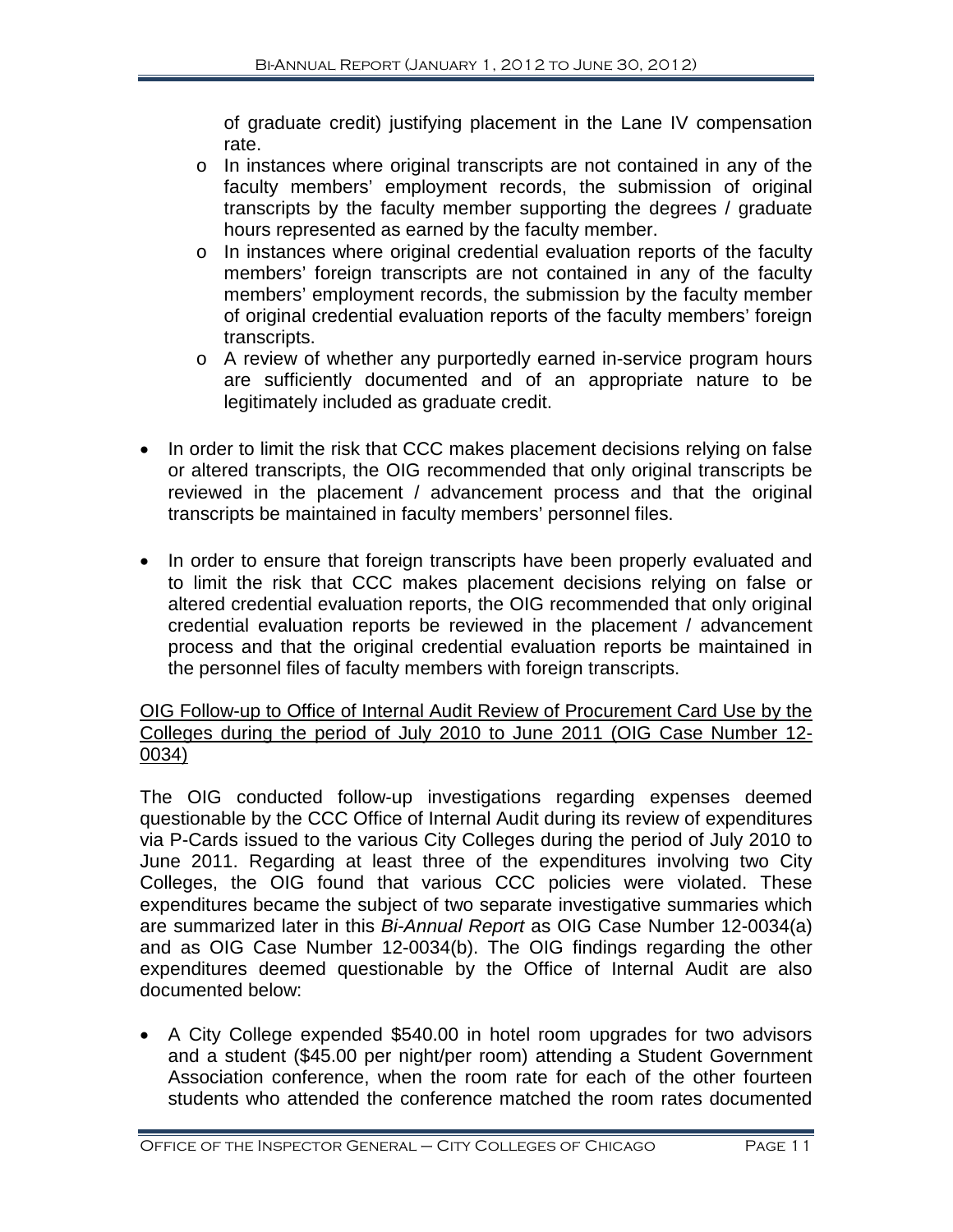on the *Travel/Professional Conference/Local 1600 Tuition Reimbursement Request* form submitted prior to the trip.

- A City College expended a total of \$265.00 in airline "economy plus" seat upgrades for five students, contrary to the CCC Department of Finance Guidelines and Procedures for Meeting/Conference/Travel.
- A City College expended a total of \$367.58 for six gourmet gift baskets presented to members of a Higher Learning Commission evaluation team, contrary to the Article III, Section 1(a) of the Constitution of Illinois which requires that "public funds….shall be used only for public purposes. Section 1.3 of the Board Policies and Procedures for Management & Government, adopted on December 1, 2011, now provides that "gifts/flowers/gift cards" are unallowable expenditure types.
- Various expenditures were made which included sales tax, contrary to the CCC Purchasing Card Cardholder Guide. Section 1.13 of the Board Policies and Procedures for Management & Government, adopted on December 1, 2011, provides that every effort needs to be made to ensure that expenditures do not include sales tax.

The propriety of several of the expenditures, particularly food-related expenditures, was not clear based on CCC P-Card policies in effect at the time of the expenditures. Subsequently, the Board Policies and Procedures for Management & Government, adopted by the Board of Trustees on December 1, 2011, covered many of the issues noted during the OIG investigation of such expenditures. However, the OIG identified various CCC policies and procedures which should be amended to ensure that CCC financial records are completely and accurately maintained and to ensure compliance with the purchasing and contracting policies and procedures of the Board Policies and Procedures for Management & Government. The OIG maked the following recommendations.

- In light of the fact that the vendor module of the PeopleSoft Finance system only tracks payments made to vendors via purchase orders but not payments by other payment methods, such as by P-Card or employee reimbursement, the OIG recommended that CCC develops a unified module/report to track/monitor all expenditures made, regardless of payment method, to ensure that expenditures to a single vendor do not exceed dollar thresholds set by state law and/or CCC policies requiring certain procurement processes (i.e. formal competitive bidding) and/or do not exceed the Board approved contract limits.
- The OIG recommended that the Guidelines and Procedures for Meeting/Conference/Travel be amended to require that a written explanation, approved by the department head and the executive director of business operations, be attached to the *Travel/Professional Conference/Local 1600*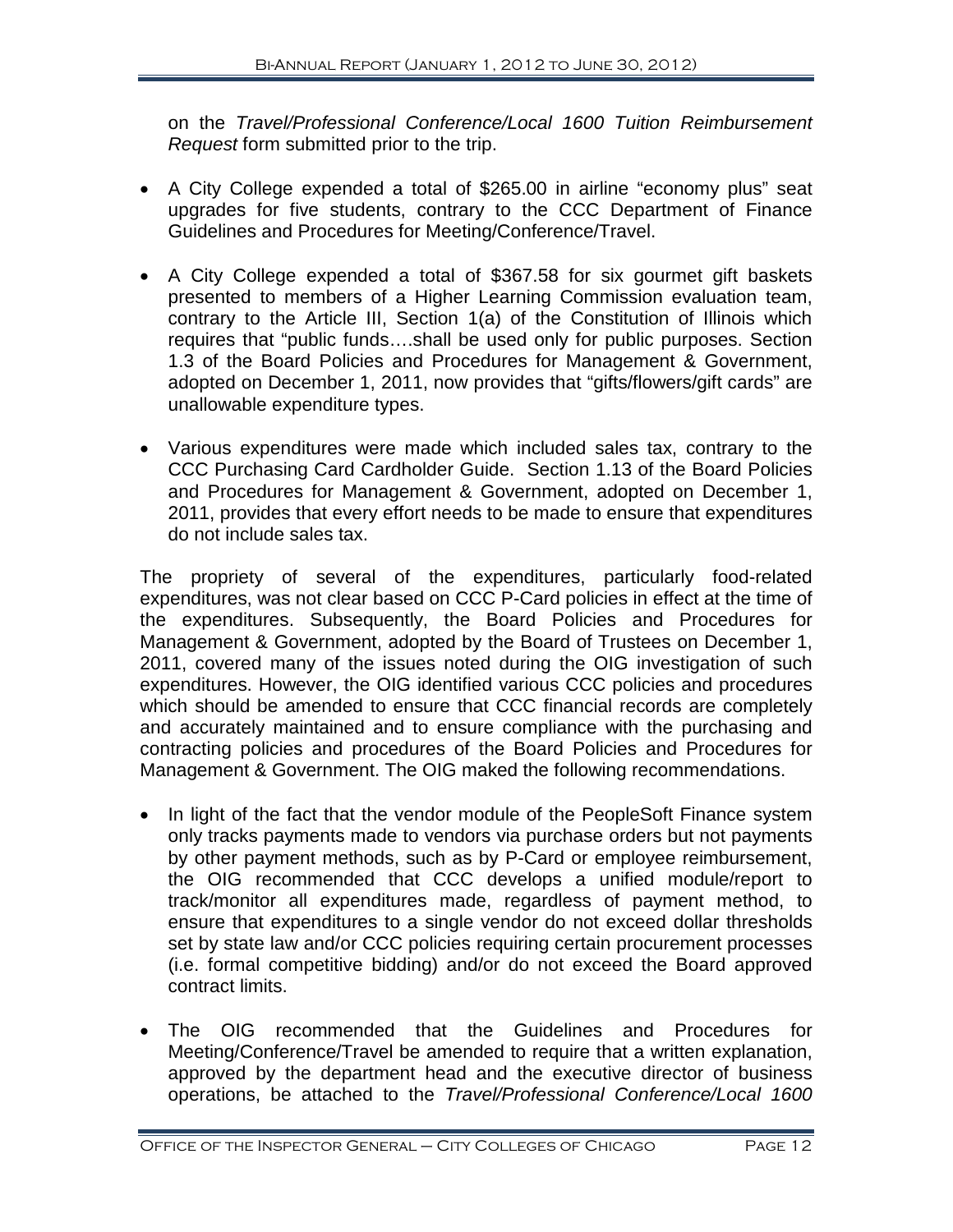*Tuition Reimbursement Request* form in instances where the spent travel/conference amount exceeds 10% of the approved estimated budget amount.

- In instances where extra items appear on the procurement card bank statement that were not pre-approved on the *Travel/Professional Conference/Local 1600 Tuition Reimbursement Request* form, the OIG recommended that the Guidelines and Procedures for Meeting/Conference/Travel be amended to require the cardholder to justify the additional items in writing and include the written justification with the Purchasing Card Form. If the additional items cannot be justified, the cardholder should be required to perform his/her due diligence and dispute the items if the items were not appropriately charged.
- Regarding expenditures justified as sponsorships/donations or community events having direct benefits to CCC students pursuant to Section 1.13 of the Board Policies and Procedures for Management & Government, the OIG recommended that Section 1.13 of the Board Policies and Procedures for Management & Government be amended to require a specific, signed statement detailing how the sponsorship/donation or community event has a direct benefit to CCC students, prior to the approval of the expenditure and/or reimbursement.

#### **Reports of Sustained Findings of Waste, Fraud and/or Misconduct**

Pursuant to the provisions of Section 2.7.5 of the Board Bylaws, the following are summaries of the OIG investigations for which reports were submitted documenting sustained findings of waste, fraud or misconduct during the period of January 1, 2012 through June 30, 2012. These reports document thirteen investigations and recommend disciplinary or other action regarding twenty-six employees.

#### OIG Case Number 12-0016

The OIG received a complaint that the vice-president of a CCC department attempted to arrange for a CCC contract to be awarded to a company owned and operated by his wife. The OIG investigation revealed that the vice-president violated various provisions of the CCC Ethics Policy, specifically Sections 6(2) and 8(1), when contracts were awarded through the department to the company owned by his wife. Furthermore, during an interview with the OIG, the vicepresident made at least two false statements, in violation of Section IV(8) of the CCC District-Wide Employee Manual.

Based on the investigation, the OIG recommended that the vice-president be terminated. The OIG further recommended that the vice-president be designated ineligible to be re-hired and that his personnel records reflect this designation.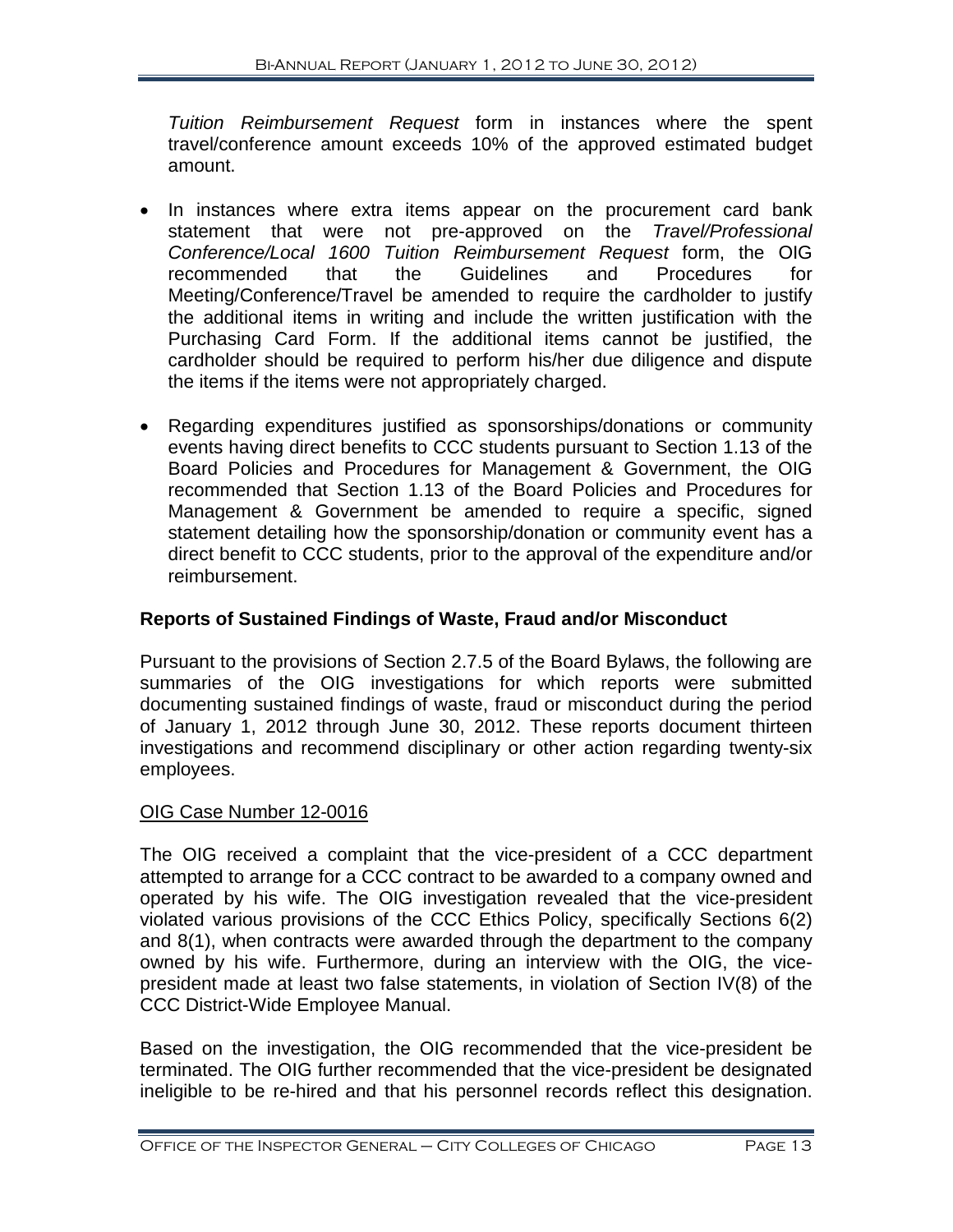Following the disciplinary process, the Board of Trustees approved the termination of the vice-president. Also, the vice-president was designated ineligible to be re-hired.

Additionally, in order to fill a gap in the CCC Ethics Policy which precluded a recommendation of disciplinary action against the wife's company, the OIG recommended that the Board of Trustees amends the CCC Ethics Policy to provide that a contractor that is awarded a contract or otherwise benefits as a result of a CCC employee's violation of the CCC Ethics Policy, also violates the Ethics Policy and is therefore subject to debarment pursuant to Section 5.2.21 of the CCC Ethics Policy.

#### OIG Case Number 12-0034(a)

During the course of the OIG follow-up investigation regarding expenses deemed questionable by the CCC Office of Internal Audit during its review of expenditures for the period of July 2010 to June 2011 via P-Cards issued to the various City Colleges, the OIG reviewed two expenditures at a City College. The investigation revealed the following:

- A single purchase in excess of \$10,000.00 by a City College was split into multiple invoices / payments in order to circumvent the formal competitive bidding process required for such expenditures, in violation of Sections 1.02 and 1.03 of the CCC Operations Manual. Although the dollar threshold requiring formal competitive binding was changed to \$25,000.00 pursuant to the December 1, 2011 amendments to the Board Policies and Procedures for Management & Government, the manipulation of a purchase to avoid dollar thresholds nonetheless violated Section 2.2 of the Board Policies and Procedures for Management & Government.
- The executive director of business operations at the College and the chief engineer failed to submit a purchase for repairs in excess of \$10,000.00 but not more than \$15,000.00 to the Chancellor for approval, in violation of Section 1.07(J) of the CCC Operations Manual.
- The executive director and the chief engineer provided a misleading answer to a question on an information form provided to the CCC, in that they submitted a *Recapitulation of Bids Received* form inaccurately documenting the quotes received from two of three vendors, in violation of Section IV(6) of the CCC District-Wide Employee Manual.
- The executive director and the chief engineer failed to comply with CCC Board Rules or policies concerning procurement and purchasing of goods and services, in violation of Section IV(36) of the CCC District-Wide Employee Manual, in that they failed to submit a purchase for repairs in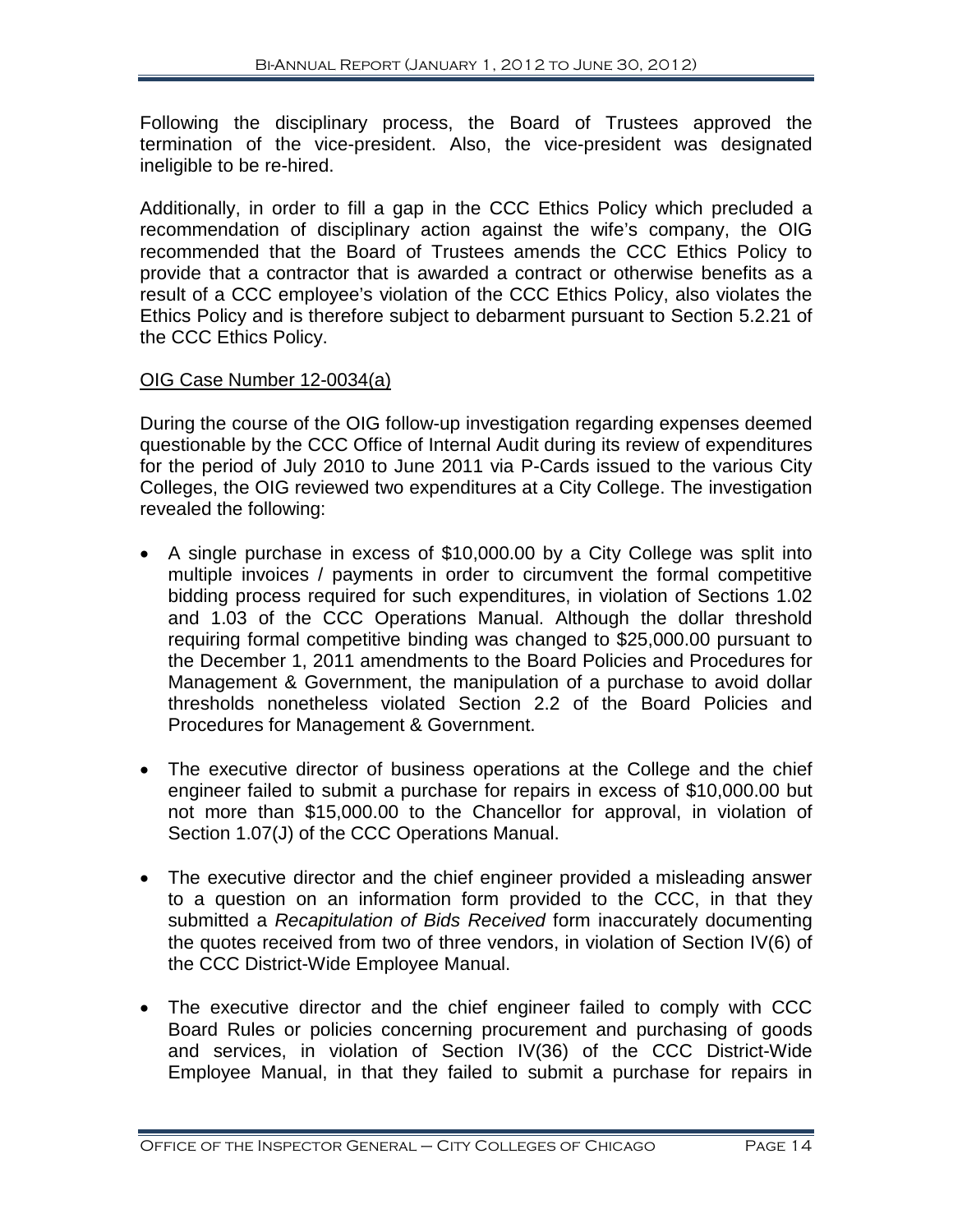excess of \$10,000.00 but not more than \$15,000.00 to the Chancellor for approval, in violation of Section 1.07(J) of the CCC Operations Manual.

- Regarding an unrelated expenditure, the executive director failed to select the lowest bidder after engaging in an informal competitive bidding process for a \$5,370.52 purchase, in violation of Section 1.01 of the CCC Operations Manual. Section 2.1 of the Board Policies and Procedures for Management & Government likewise provides that goods and nonprofessional services should be purchased from the vendor who can provide the required goods at the lowest price available.
- The chief engineer failed to report misconduct of another CCC employee, in that he failed to report that the executive director falsified a *Recapitulation of Bids Received* form, in violation of Section IV(46) of the CCC District-Wide Employee Manual.
- The executive director failed to report misconduct of another CCC employee, in that she failed to report that the chief engineer falsified a *Recapitulation of Bids Received* form, in violation of Section IV(46) of the CCC District-Wide Employee Manual.
- The executive director used her Procurement Card to pay an expense which included sales tax, contrary to the CCC Purchasing Card Cardholder Guide.

Based on the fact that the executive director resigned from her position months prior to the completion of the OIG investigation, the OIG recommended that the executive director be designated ineligible to be re-hired and that her personnel records reflect this designation. The OIG recommended that CCC takes appropriate disciplinary action against the engineer.

The executive director was designated ineligible to be re-hired. The chief engineer subsequently retired from employment with CCC and was designated ineligible to be re-hired.

The OIG further recommended that the prohibition against "stringing" language of Section 2.2 of the Board Policies and Procedures for Management & Government be amended to read as follows: "Splitting purchases to circumvent required approvals or to reduce the procedural requirements for obtaining multiple price quotes or bids is strictly prohibited and may be subject to disciplinary action."

#### OIG Case Number 12-0034(b)

During the course of the OIG follow-up investigation regarding expenses deemed questionable by Office of Internal Audit during its review of expenditures via P-Cards issued to the various City Colleges, the OIG reviewed an expenditure for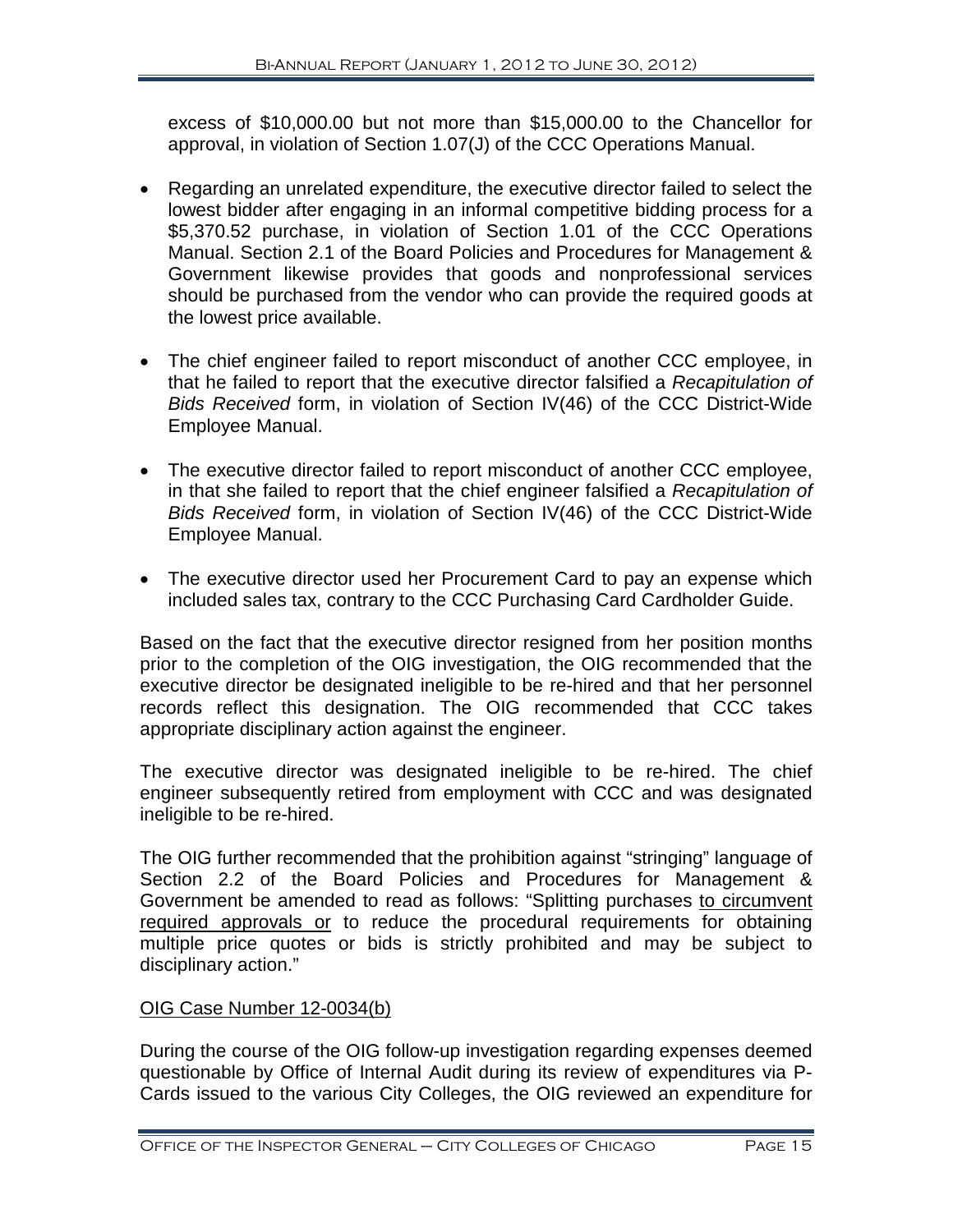the repair of a bus at a City College. The OIG found that the P-Card expenditure in the amount of \$3,029.42 by a City College was made without the required three written bid quotations being obtained. Specifically, the investigation revealed the following:

- The executive director of business operations at the City College and the director of security at that City College failed to obtain the required three written bid quotations for an expenditure of \$2,500.00 and up to \$10,000.00, in violation of Section 1.02 of the CCC Operations Manual.
- The executive director was incompetent in the performance of the duties of her position, in that she misrepresented the emergency nature of the circumstances surrounding the need to repair a City College vehicle in order to obtain the approval of the district director of business and procurement services, in violation of Section IV(39) of the CCC District-Wide Employee Manual.
- The executive director and the director of security failed to comply with CCC Board Rules or policies concerning procurement and purchasing of goods and services, in violation of Section IV(36) of the CCC District-Wide Employee Manual, in that they:
	- o failed to obtain the required three written bid quotations for an expenditure of \$2,500.00 and up to \$10,000.00, in violation of Section 1.02 of the CCC Operations Manual.
	- o failed to prepare / submit a *Recapitulation of Bids Received* form explaining their failure to obtain the three written bid quotations, in violation of Section 1.02 of the CCC Operations Manual.
	- o failed to obtain at least one of the three quotes from a certified MBE or WBE vendor, in violation of Section 1.02 of the CCC Operations Manual.

Based on the fact that the executive director had resigned from her position months prior to the completion of the OIG investigation, the OIG recommended that the executive director be designated ineligible to be re-hired and that her personnel records reflect this designation. The OIG recommended that CCC takes appropriate disciplinary action against the director of security.

The executive director was designated ineligible to be re-hired. The director of security was given "verbal counseling".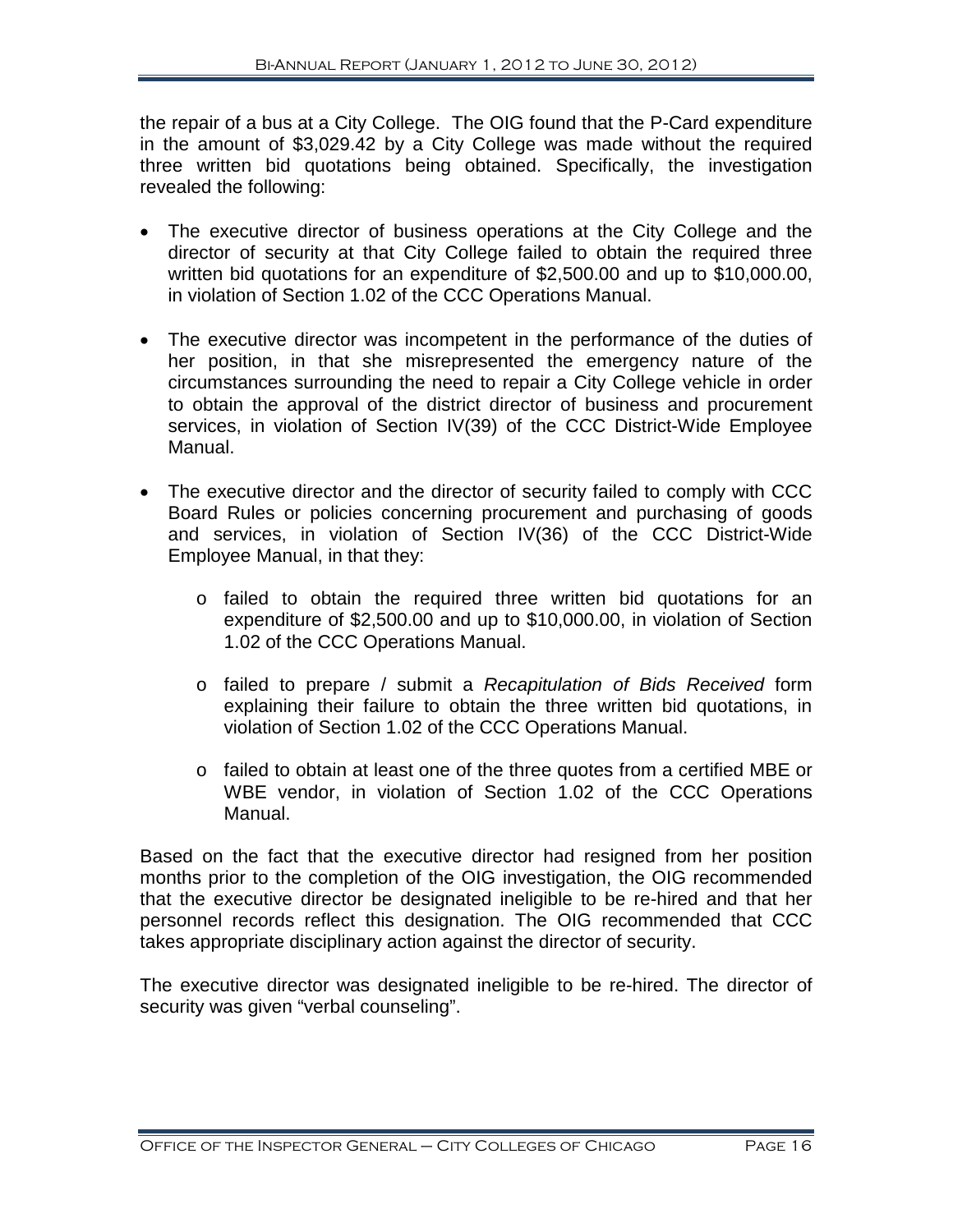#### OIG Case Number 12-0020

During the course of an unrelated investigation, the OIG obtained an e-mail sent by a coordinator to three vocational lecturers which contained, in pertinent part, the following:

When I took over the program, you all asked if you could get a raise for labs as you hadn't gotten one. I was able to get you an increase for labs by being paid for three hours instead of the two you work per night….. If you weren't there for your labs because of illness, vacation, etc., I never docked you your pay. You were paid if you missed a day or not.

Based on the above e-mail, the OIG initiated an investigation regarding the attendance and payroll issues presented. The OIG investigation revealed that from at least the Fall 2010 semester through the Fall 2011 semester, the three vocational lecturers were in fact paid for three hours of work despite the fact that they only performed two hours or less of work. The OIG was told that the lecturers received pay for hours that they did not in fact work in lieu of a raise. Additionally, on at least one occasion, a vocational lecturer received pay for a day that he was not in fact at work, since the day off was not deducted from his pay. The actions of the lecturers violated Section IV, Paragraphs 17, 46, and 50 of the CCC District-Wide Employee Manual. Although during their interviews with the OIG, the lecturers stated that days off were not docked from their pay, no specific days could be identified.

The coordinator, who authored the e-mail, assumed a supervisory role in relation to the lecturers and allowed them to receive pay for hours / days that they did not in fact work. The coordinator's actions violated Section IV, Paragraphs 17, 46, and 50 of the CCC District-Wide Employee Manual.

A dean approved the Certificates of Attendance regarding the three lecturers which reflected hours that they did not in fact work. The dean's actions violated, at a minimum, Section IV, Paragraphs 39 and 50 of the CCC District-Wide Employee Manual.

The OIG investigation also revealed that the manner in which the program maintained its attendance and employment records was quite problematic in that:

• Despite the fact that Section 4.11(a) of Board Policies and Procedures for Management & Government, adopted December 1, 2011, specifically requires that "(a)ll District employees shall be required to complete and sign certificates of attendance in which they verify their attendance and hours of work during each pay period",<sup>[4](#page-18-0)</sup> the Certificates of Attendance for the lecturers

<span id="page-18-0"></span> $4$  Prior to December 1, 2011, identical language could be found in Section 3.13(a) of the Board Rules for Management and Government.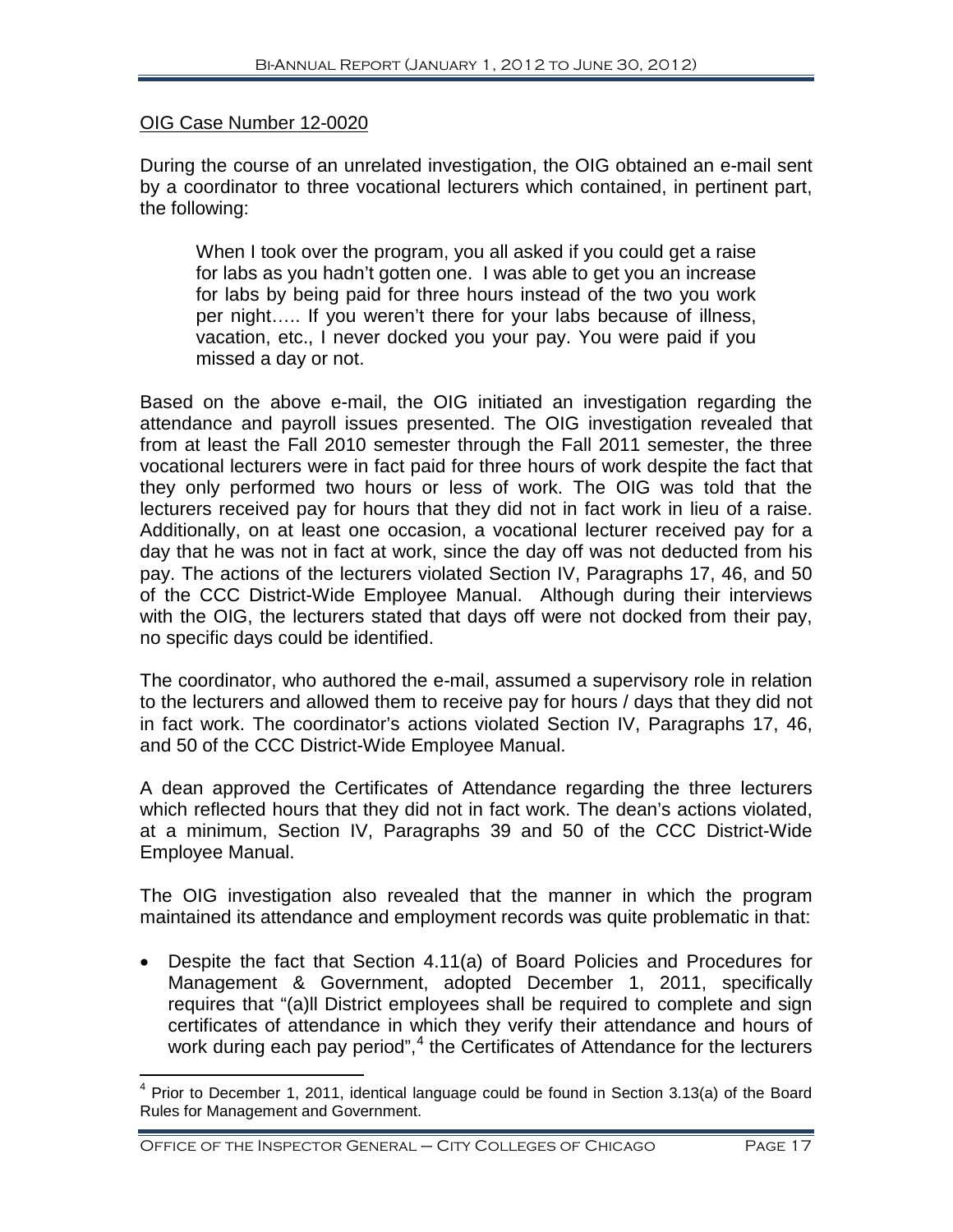were not signed by the lecturers. In fact, during interviews with the OIG, the lecturers stated that they had never seen a Certificate of Attendance.

- Despite the fact that the Lectureship Assignment forms are considered to be contracts and include a place for the lecturer to sign the contract, the Lectureship Assignment forms for lecturers were not signed by the lecturers.
- Despite the fact that the Certificates of Attendance are filled out by a clerk who relies on in-house time sheets or notes of the days / hours that the lecturers worked as assistant instructors, when the OIG asked for such inhouse time sheets or notes, neither the program nor the College could locate the documents.

Based on the investigation, the OIG recommended that CCC takes appropriate disciplinary action against the coordinator, the dean and two of the three lecturers. One of the lecturers retired from her position prior to the conclusion of the investigation so no further disciplinary action was recommended. The OIG also recommended that CCC utilizes all legal but fiscally reasonable remedies, such as the docking of future pay from the two active employees, to recoup \$180.00 from one active lecturer, \$390.00 from the other active lecturer, and \$210.00 from the retired lecturer.

Following the disciplinary process, the coordinator was terminated from her coordinator position. The two lecturers were terminated from their lecturer positions. The dean was issued a written reprimand.

#### OIG Case Number 12-0053

The OIG received a complaint that an adult educator at a City College was employed by his aunt, who was the dean of adult education at the College. The OIG investigation revealed that the dean of adult education did in fact employ her nephew as an adult educator at the College. The OIG investigation revealed that the dean of adult education signed various CCC forms on behalf of her nephew, including a Personnel Action form approving the hiring of her nephew as a substitute adult educator and a Personnel Action form approving the promotion of her nephew to adult educator. Such action violated the CCC Ethics Policy, specifically Section 5.2.8(1)(i) of the Board Policies and Procedures for Management & Government as well as violated Section IV(44) of the CCC District-Wide Employee Manual.

Based on the investigation, the OIG recommended that CCC takes appropriate disciplinary action against the dean of adult education. The OIG also recommended that either the dean or her nephew be transferred to a different department or to a different City College so that the dean was not employing or supervising her nephew in violation of the CCC Ethics Policy.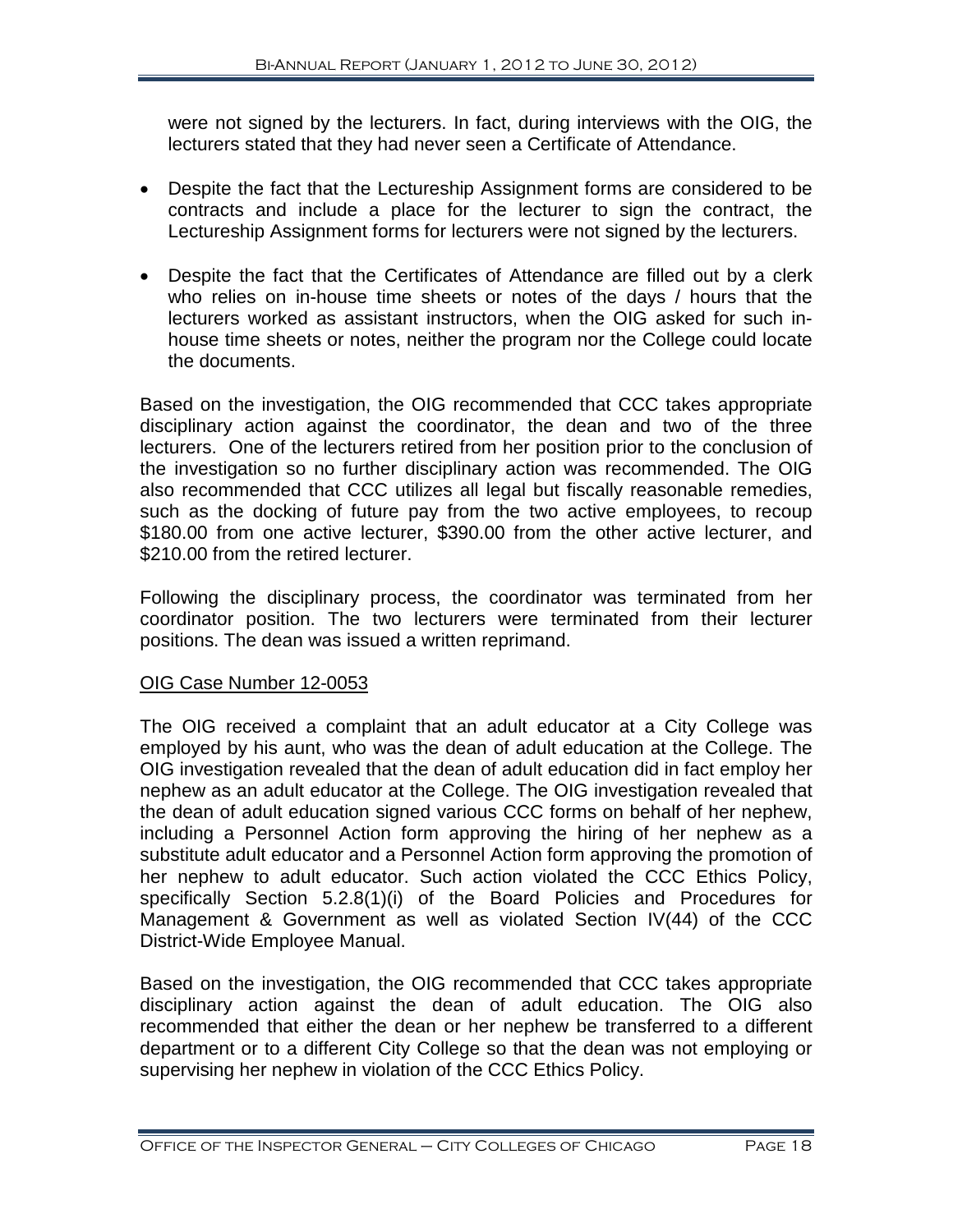As a result of the OIG investigation, the dean of adult education retired from her position with CCC. Also, the dean was designated ineligible to be re-hired. Due to the retirement of the dean of adult education, the recommendation to transfer the nephew became moot.

#### OIG Case Number 11-0092

The OIG received a complaint that newly created scholarships at a program of a City College were inappropriately awarded to a faculty member and a student. Student scholarships are awarded through the City Colleges of Chicago Foundation ("Foundation"), a separate, not-for-profit, IRS approved 501(c)(3) that provides scholarship assistance each year to many students who otherwise would be unlikely to begin or complete their college education. The OIG investigation revealed that the Foundation lacked any specific policies and procedures regarding scholarship programs for which faculty and staff members are eligible. The OIG investigation also revealed that the Foundation lacked any specific policies and procedures regarding the types of expenses which are reimbursable under a scholarship and the documentation required to support reimbursable expenses.

The OIG investigation further revealed that a director at a City College violated the *City Colleges of Chicago & CCC Foundation Scholarship Programs: Policies & Procedures*, in that she failed to notify students who applied for but were not awarded scholarships. Additionally, the director violated the *City Colleges of Chicago & CCC Foundation Scholarship Programs: Policies & Procedures* in that she awarded a scholarship to a student who did not apply for the scholarship. She simply awarded the scholarship to the student because the student complained about not receiving any of the scholarships for which the student did apply but for which the student was not recommended.

Based on the investigation, the OIG recommended the following:

- The OIG recommended that CCC takes appropriate disciplinary action against the director.
- The OIG recommended that the *City Colleges of Chicago & CCC Foundation Scholarship Programs: Policies & Procedures* be amended to include the following:
	- o Specific policies and procedures regarding scholarship programs for which faculty and staff are eligible.
	- o The incorporation of reimbursement and travel policies and procedures which apply to CCC employees, including, at a minimum, the relevant portions of the following CCC policies: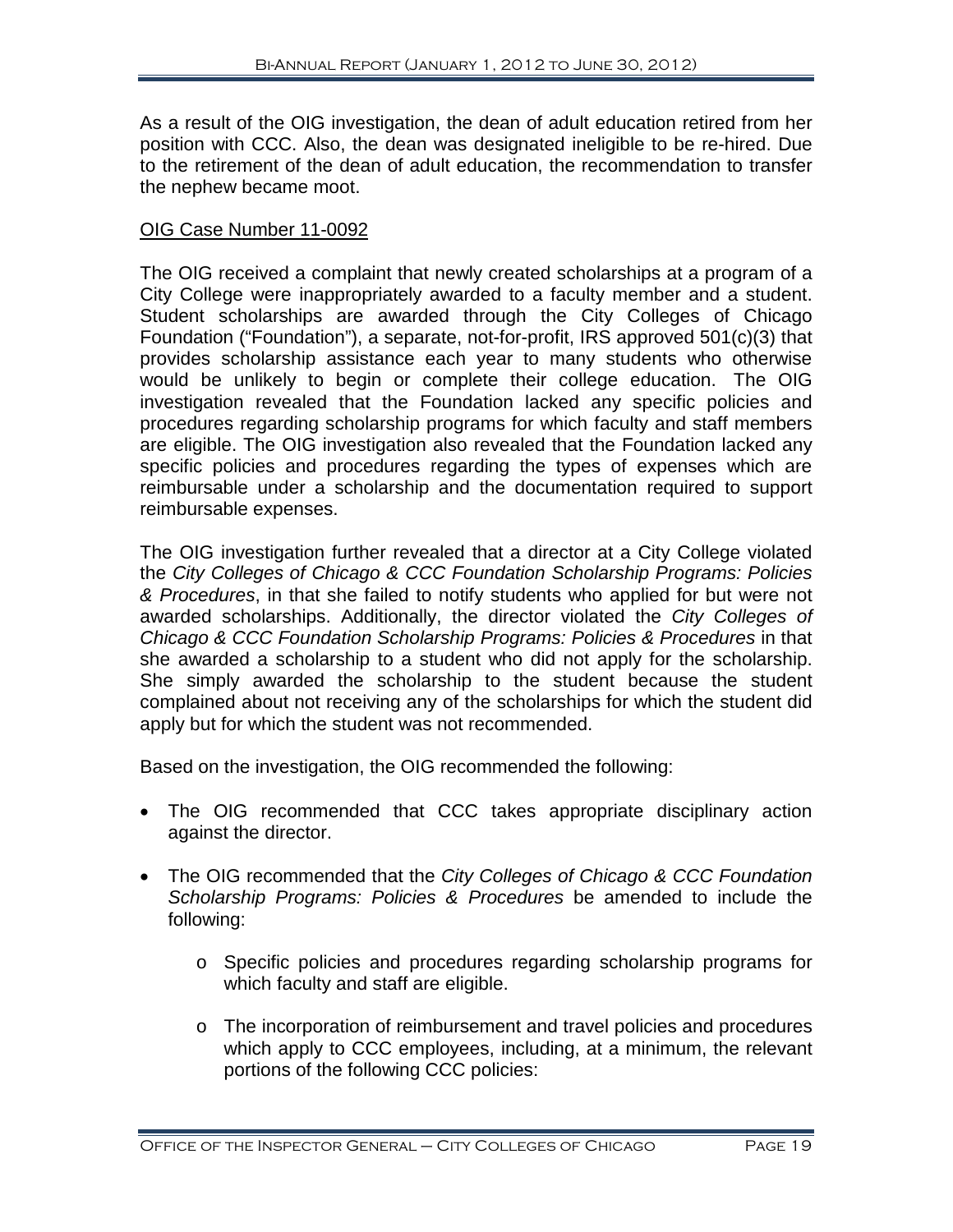- The *Reimbursement Policy* included in Section 1.13 of the Board Policies and Procedures for Management & Government, adopted December 1, 2011;
- **The Local Mileage Reimbursement & Other Local** Transportation Policy, dated January 27, 2012;
- **Portions of the CCC Operations Manual, specifically Section** 5.00, titled *Payment for Travel Reimbursement*, and Sections 6.00 through 6.05, titled *Travel*; and
- The *Conference, Seminar or Training Leave Travel Request Form* found in the Department of Finance section of the employee portal of the CCC website.
- The OIG recommended that the Foundation refrains from approving any faculty or staff scholarships until the *City Colleges of Chicago & CCC Foundation Scholarship Programs: Policies & Procedures* are amended to provide policies and procedures regarding the awarding of faculty and staff scholarships and for the reimbursement of expenses.
- The OIG recommended that the creation, review and award of all Foundation scholarships for the benefit of students, staff or faculty of the program be processed through the College's scholarship committee.
- The OIG recommended that the Foundation releases no more than \$2,778,52 in scholarship funds to the faculty member. This amount represents the cost of the two programs attended by the faculty member, airline and ground transportation fees, and some meal-related expenses. The faculty member requested \$3,020.69, but the OIG found various items for which the faculty member should not receive reimbursement.
- The OIG recommended that the Foundation withholds the \$500.00 in scholarship funds awarded to the student due to the fact that she did not apply for the scholarship and she was rejected by at least two of the three faculty members who reviewed her application for another scholarship for which she did apply.

Following the disciplinary process, the director was suspended for a period of two days.

#### OIG Case Number 11-0100

The OIG received a complaint that a lecturer assigned to a City College submitted various Certificates of Attendance reflecting overlapping time for the same pay periods and received compensation for all of the hours. The OIG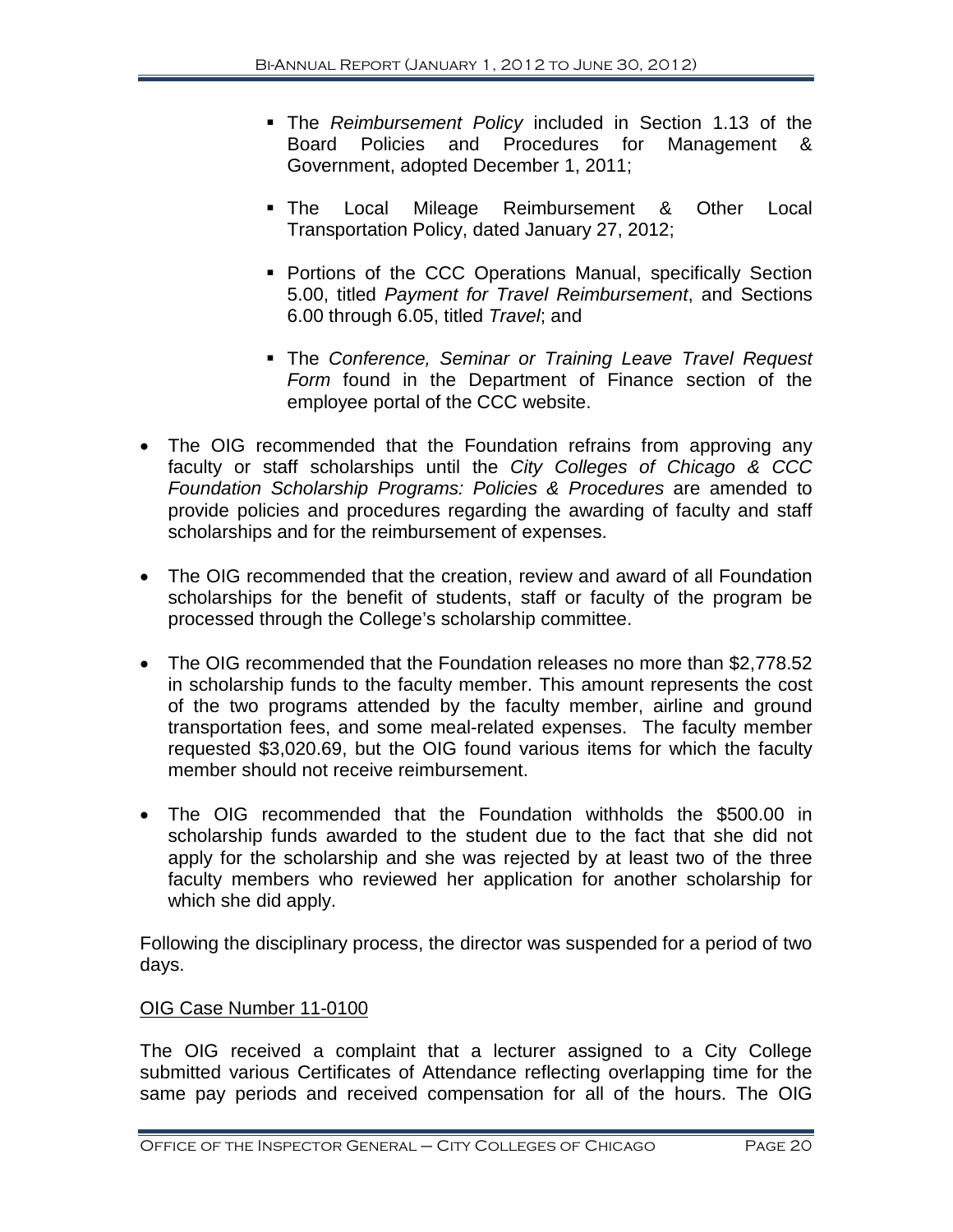investigation revealed that the lecturer received and accepted pay to which she was not entitled. Specifically, the OIG investigation revealed the following:

- In numerous instances, during the time period of the 2009 Fall semester through the 2011 Fall semester, the lecturer received and accepted duplicate pay, in that she received pay both as contract pay and as regular pay for the same hours.
- In numerous instances, during the time period of the 2009 Fall semester through the 2011 Fall semester, the lecturer received and accepted pay for hours which partially overlapped between her contract hours and her regular/extra hours.
- In numerous instances, during the time period of the 2009 Fall semester through the 2011 Fall semester, the lecturer received and accepted pay for hours which overlapped between her CCC hours and her hours at her outside employment with a hospital.
- The lecturer was not required by college staff or her superiors to prepare or sign any of the Certificates of Attendance contrary to Section 3.13 of the Board Rules for Management & Government, in effect at the time.

The OIG recommended that CCC take appropriate disciplinary action against the lecturer for misappropriating CCC funds. The OIG also recommended that CCC take appropriate disciplinary action against a college clerical assistant II, a coordinator II and a dean for their parts in preparing and/or approving the Certificates of Attendance which enabled the lecturer to receive the duplicate pay. Two program directors who were also involved were no longer employed by CCC; therefore, the OIG made no further recommendation regarding them. Additionally, the OIG recommended that CCC utilizes all legal but fiscally reasonable remedies to recoup as much as \$11,489.89 from the lecturer for pay in which she received but to which she was not entitled.

As of the date of this *Bi-Annual Report*, the disciplinary process regarding each of the above mentioned employees is pending.

#### OIG Case Number 12-0006

The OIG received a complaint that a full-time faculty member at a City College, who also served as a program director at the College, provided inaccurate data on behalf of the College to an accrediting body. The OIG investigation revealed that on numerous annual reports submitted on-line to the accrediting body, the program director provided false answers to questions, in violation of Section IV(6) of the CCC District-Wide Employee Manual. The OIG investigation also revealed that the program director was inattentive to her duty as a program director and was incompetent in the performance of her duties in that she failed to administer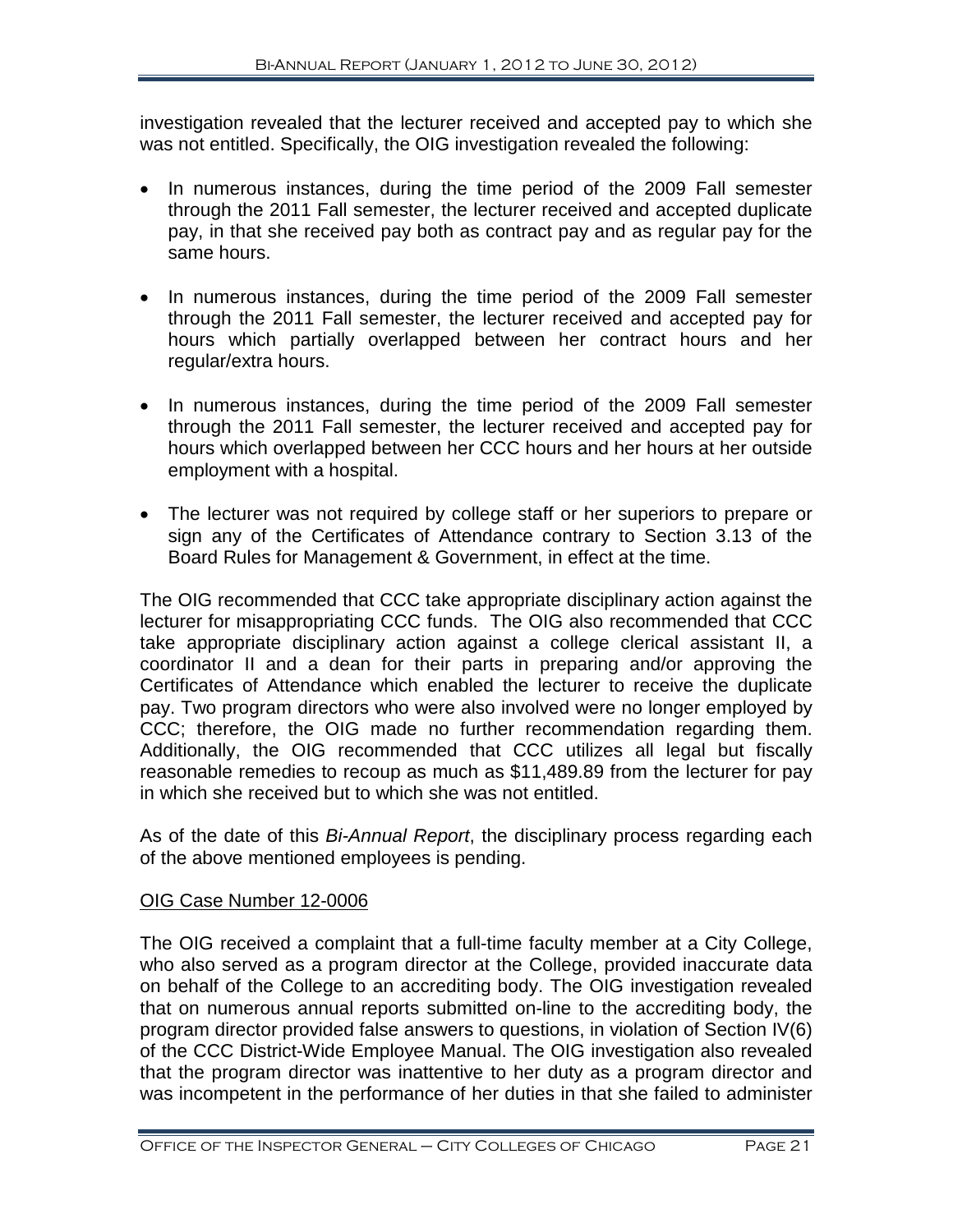programmatic outcome exams to students who completed the program in 2005 and 2010, in violation of Section IV(38) and (39) of the CCC District-Wide Employee Manual.

Based on this investigation and the investigation discussed below (OIG Case Number 12-0010), the OIG recommended that CCC takes appropriate disciplinary action against the program director. The OIG also recommended the following:

- The OIG recommended that CCC adopts a policy and procedure to require that an individual in the position of the dean or above be responsible for reviewing and verifying the data on all documents, including annual reports, submitted on behalf of a City College to any accrediting body. This will ensure that there are checks and balances in place to prevent the submission of inaccurate and conflicting data to such organizations.
- The OIG recommended that CCC adopts a policy requiring all College programs, particularly programs where programmatic outcome exam data is required to be reported to an accrediting body, to annually input data into the CCC PeopleSoft Student Administration System documenting graduates' participation in programmatic outcome exams and their exam results.

As of the date of this *Bi-Annual Report*, the disciplinary process regarding the full-time faculty member is pending.

#### OIG Case Number 12-0010

The OIG received a complaint, regarding the same program director discussed above (OIG Case Number 12-0006), that the program director misappropriated fees that she collected from students in her program at the College. The OIG investigation revealed the following:

- The program director misappropriated \$107.00 of CCC funds, in that she did not tender to the appropriate vendors or could not otherwise account for these funds that she collected from applicants/students, in violation of Section IV(17) of the CCC District-Wide Employee Manual.
- The program director made various purchases without submitting a requisition to the College's business office, contrary to Section 1.02.1 of the CCC Operations Manual which was in effect at the time, that the program director made these purchases; therefore, she also failed to comply with CCC Board Rules or policies and departmental policies concerning procurement and purchasing of goods and services, in violation of Section IV(36) of the CCC District-Wide Employee Manual.
- The program director wasted \$50.00 of CCC funds, in that she failed to deposit a \$25.00 check and a \$25.00 money order with the College's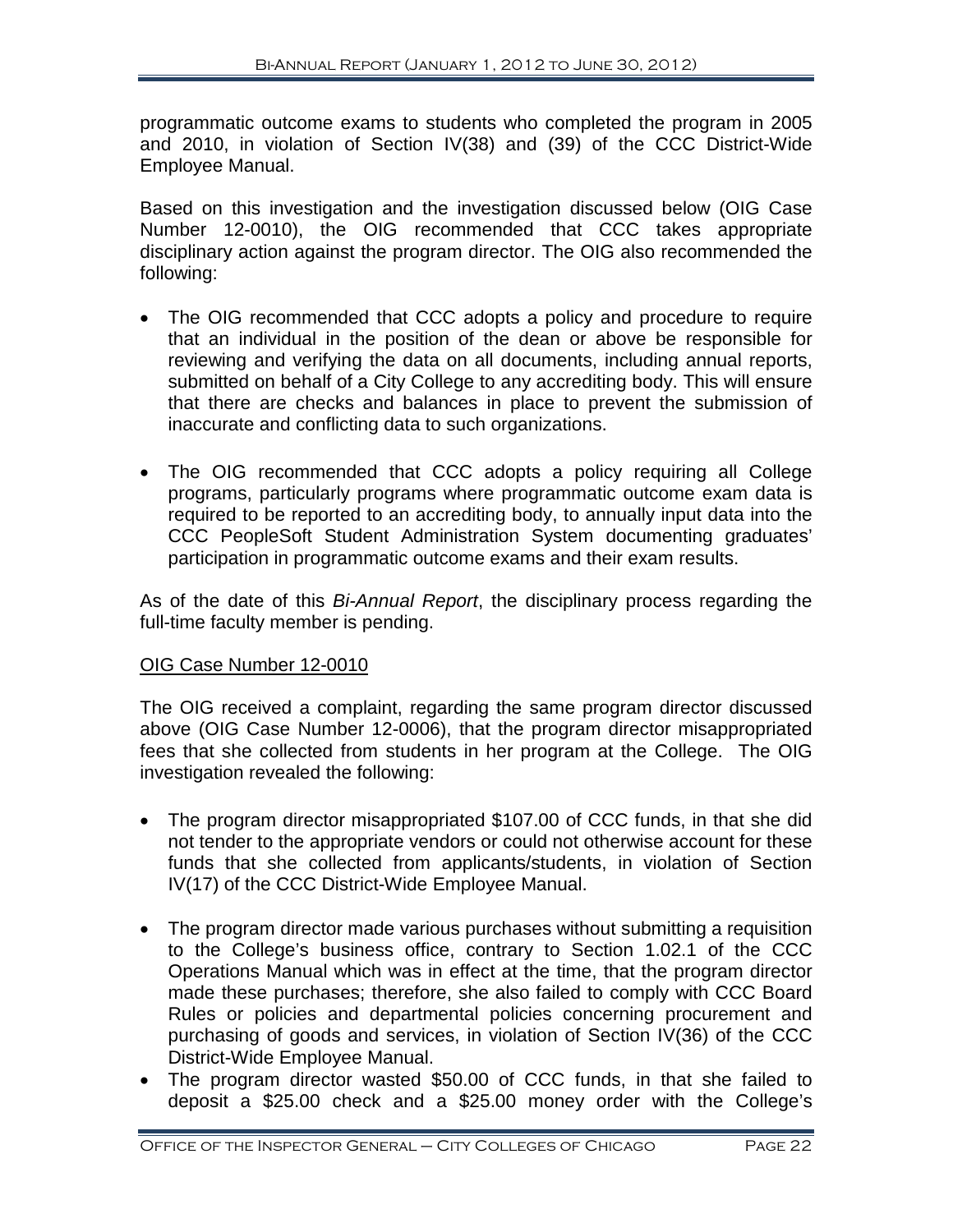business office in a timely manner and before the accounts on which these negotiable instruments were drawn were closed, in violation of Section IV(37) of the CCC District-Wide Employee Manual.

- For various reasons as documented in the investigation, the program director was inattentive to her duty as the program director, in violation of Section IV(38) of the CCC District-Wide Employee Manual, and was incompetent in the performance of her duties, in violation of Section IV(39) of the CCC District-Wide Employee Manual, including the following:
	- o The program director collected various fees from applicants to and students in the program despite the fact that she was not assigned to or authorized to do so by the College's business office, in violation of Section 12.00 of the CCC Operations Manual, which was in effect at the time that she collected these fees.
	- o The program director initiated and collected a \$25.00 fee from applicants to the College's program without the fee being approved by the Board of Trustees, in violation of Index Number 2.31B of the CCC Academic Policy.

Based on this investigation and the investigation previously discussed (OIG Case Number 12-0006), the OIG recommended that CCC take appropriate disciplinary action against the program director.

As of the date of this *Bi-Annual Report*, the disciplinary process regarding the full-time faculty member is pending.

#### OIG Case Number 12-0171

The OIG received a complaint that a full-time faculty member assigned to a City College, who also served as a department chair, was falsifying his attendance records by representing that he taught the last hour of a course which he shared teaching responsibilities with a lecturer, when in fact he did not teach that last hour. The OIG investigation revealed the following:

• The full-time faculty member falsely represented the quantity of work performed, in that he signed Certificates of Attendance which reflected that he was teaching the last hour of a course during the 2012 Spring semester when in fact he did not teach the last hour of the course for as much as two months during the 2012 Spring semester, in violation of Section IV(7) of the CCC District-Wide Employee Manual. Likewise, the full-time faculty member failed to correct Certificates of Attendance which did not accurately document the days that he taught the last hour of the course during the 2012 Spring semester, in violation of Section 4.11(c) of the Board Policies and Procedures for Management & Government.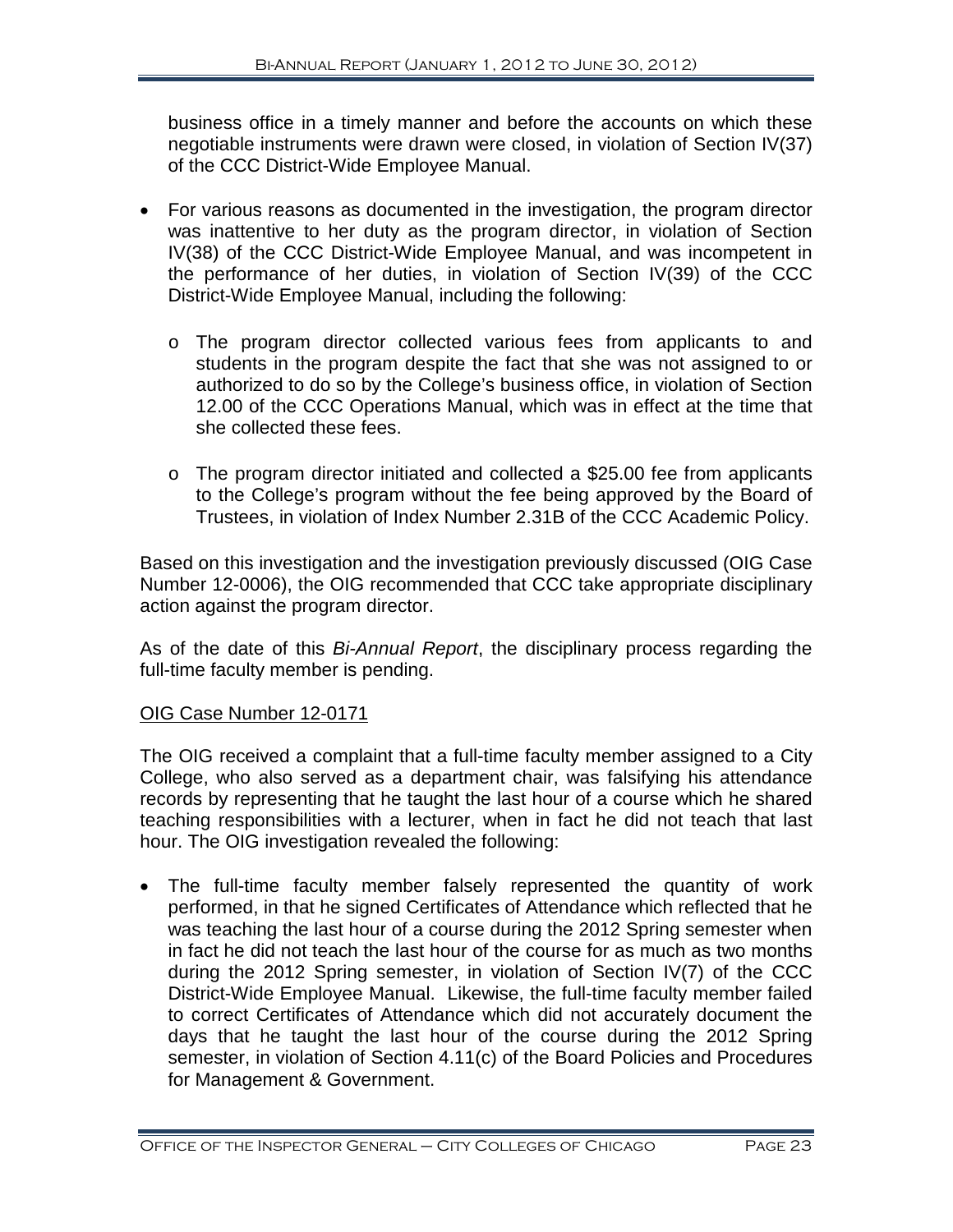- The lecturer erroneously received both substitute pay and pay pursuant to a *Lectureship Assignment* for teaching the same exact hours during the 2012 Spring semester resulting in the lecturer receiving \$393.72 in pay to which she was not entitled.
- Another lecturer erroneously received \$1,151.76 in pay to which he was not entitled due a clerk's failure to accurately pro-rate the pay he received pursuant to a *Lectureship Assignment* for teaching ten weeks of a course during the 2012 Spring semester.
- The vice president of the City College was inattentive to her duty, in that she approved inaccurate Certificates of Attendance regarding the full-time faculty member without properly investigating their accuracy, in violation of Section IV(38) of the CCC District-Wide Employee Manual.
- A college administrative assistant was inattentive to her duty, in that she failed to accurately pro-rate the pay received by the lecturer pursuant to a *Lectureship Assignment* resulting in the lecturer receiving more than \$1,100.00 in pay to which he was not entitled, in violation of Section IV(38) of the CCC District-Wide Employee Manual.
- A college clerical assistant had full-time faculty members sign blank Certificates of Attendance after which she would fill in their purported work hours based on their schedules and not the hours that they actually worked, in violation of Section 4.11(a) of the Board Policies and Procedures for Management & Government.

Based on the OIG investigation, the OIG recommended the following:

- The full-time faculty member retired from his position with CCC; therefore, the OIG did not recommend any other disciplinary action against the full-time faculty member.
- The OIG recommended that CCC takes appropriate disciplinary action against the vice president of the City College, the college administrative assistant, and the college clerical assistant.
- The OIG recommended that CCC utilizes all legal but fiscally responsible remedies, such as the docking of future pay, to recoup \$393.72 from one of the lecturers and \$1,151.76 from the other lecturer.
- The OIG recommended that the City College immediately ceases the practice of having employees sign blank Certificates of Attendance while clerks enter purported time worked based on employees' schedules. The OIG further recommended that the City College immediately implements, abides by, and enforces Section 4.11 of the Board Policies and Procedures for Management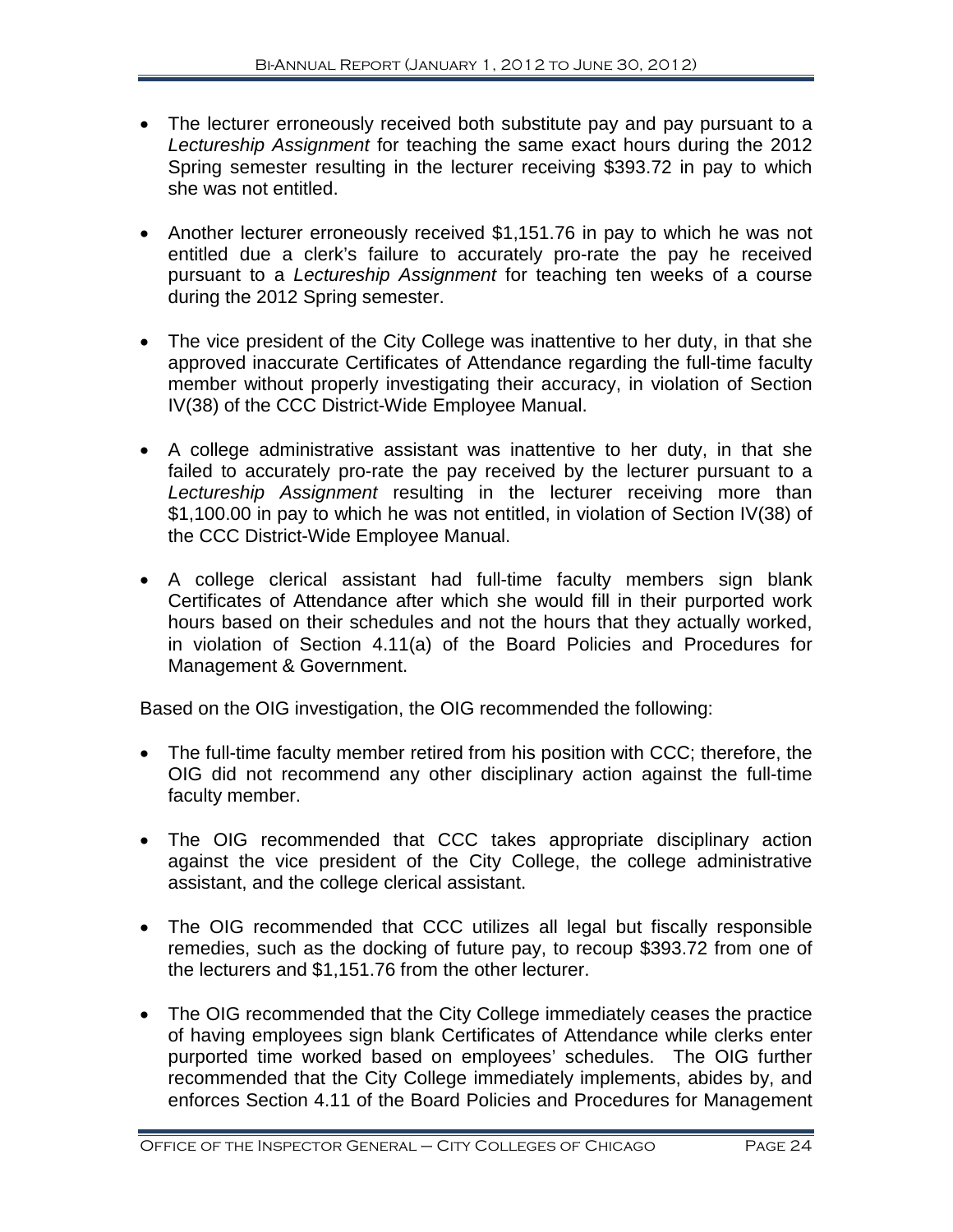& Government which sets forth the CCC policy regarding the proper preparation of Certificates of Attendance.

As of the date of this *Bi-Annual Report*, the disciplinary process regarding each of the above discussed employees is pending.

#### OIG Case Number 11-0084

The OIG received a complaint that a City College administrator resided outside the City of Chicago. The OIG investigation revealed that the administrator resided in Calumet City, Illinois, in violation of Section 4.6(a) of the Board Policies and Procedures for Management & Government and Section III of the CCC District-Wide Employee Manual. The OIG investigation further revealed that the administrator falsified employment records, in that on a CCC residency certification document, the administrator fraudulently affirmed that she resided in Chicago, Illinois when in fact he resided in Calumet City, Illinois, in violation of Section IV(11) of the CCC District-Wide Employee Manual.

Based on the investigation and the fact that the administrator was scheduled to retire from employment with the CCC a week after the OIG's report documenting her misconduct was submitted, the OIG recommended that the administrator be designated ineligible to be re-hired and that her personnel records reflect this designation.

The administrator was designated ineligible to be re-hired following her retirement.

#### OIG Case Number 11-0123

The OIG received a complaint that a janitor supervisor assigned to a City College resided outside the City of Chicago. The OIG investigation revealed that the janitor supervisor resided in Oak Lawn, Illinois, in violation of Section 4.6(a) of the Board Policies and Procedures for Management & Government and Section III of the CCC District-Wide Employee Manual. The OIG investigation further revealed that the janitor supervisor falsified employment records, in that on a CCC residency certification document, the janitor supervisor fraudulently affirmed that he resided in Chicago, Illinois when in fact he resided in Oak Lawn, Illinois, in violation of Section IV(11) of the CCC District-Wide Employee Manual.

Based on the investigation, the OIG recommended that the janitor supervisor be terminated. The OIG further recommended that the janitor supervisor be designated ineligible to be re-hired and that his personnel records reflect this designation.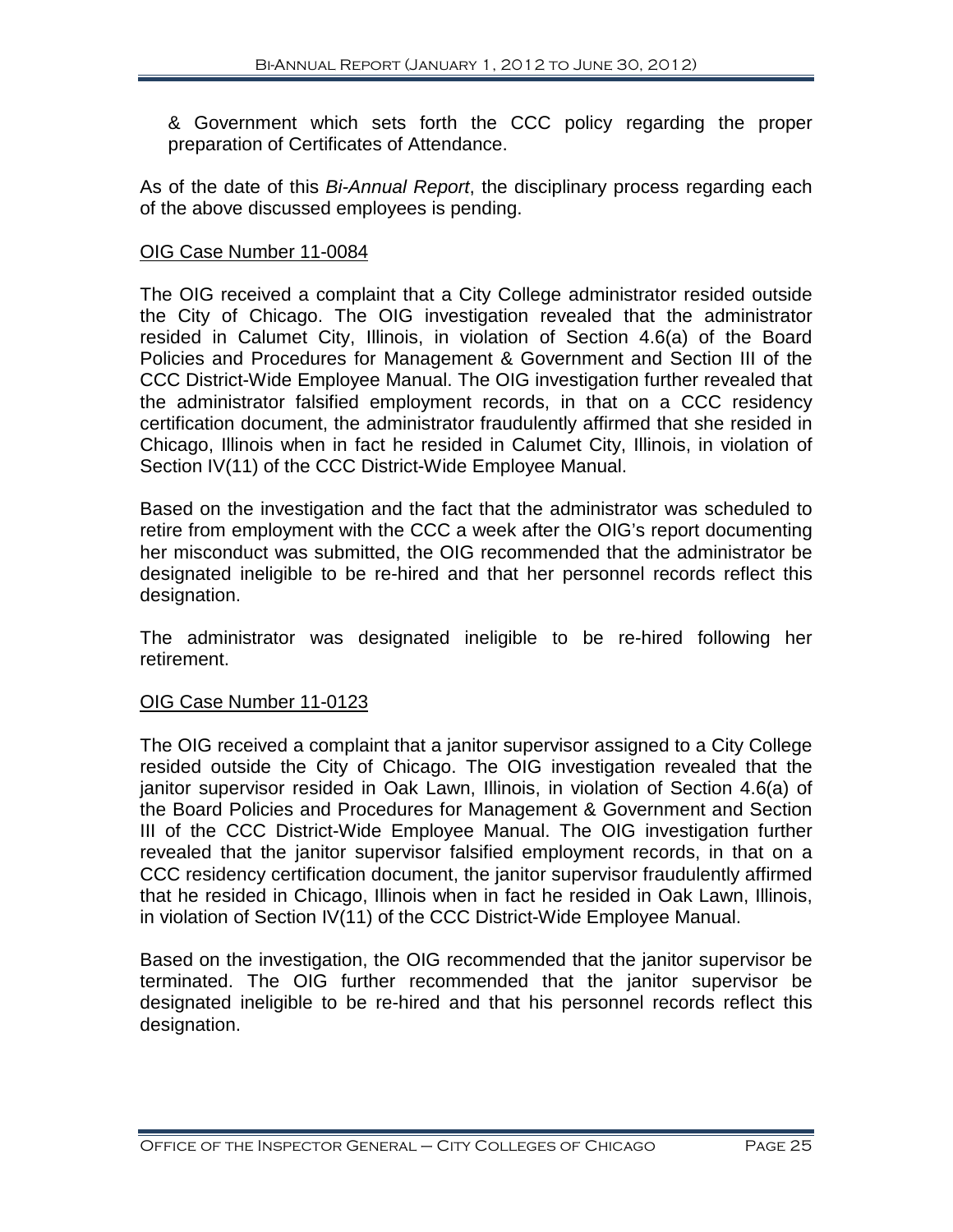Following the disciplinary process, the Board of Trustees approved the termination of the janitor supervisor. Also, the janitor supervisor was designated ineligible to be re-hired.

#### OIG Case Number 11-0132

The OIG received a complaint that a janitor assigned to the District Office resided outside the City of Chicago. The OIG investigation revealed that the janitor resided outside the City of Chicago in Romeoville, Illinois, in violation of Section 4.6(a) of the Board Policies and Procedures for Management & Government and Section III of the CCC District-Wide Employee Manual. The OIG investigation further revealed that the janitor falsified employment records, in that on a CCC residency certification document, the janitor fraudulently affirmed that she resided in Chicago, Illinois when in fact she resided in Romeoville, Illinois, in violation of Section IV(11) of the CCC District-Wide Employee Manual. Additionally, during an interview with the OIG, the janitor made at least two false statements, in violation of Section IV(8) of the CCC District-Wide Employee Manual.

Based on the investigation, the OIG recommended that the janitor be terminated. The OIG also recommended that the janitor be designated ineligible to be rehired and that her personnel records reflect this designation.

Following the disciplinary process, the Board of Trustees approved the termination of the janitor. Also, the janitor was designated ineligible to be rehired.

#### OIG Case Number 12-0022

The OIG received a complaint that a full-time faculty member assigned to a City College resided outside the City of Chicago. The OIG investigation revealed that the full-time faculty member resided in Homewood, Illinois, in violation of Section 4.6(a) of the Board Policies and Procedures for Management & Government and Section III of the CCC District-Wide Employee Manual. The OIG investigation further revealed that the full-time faculty member falsified employment records, in that on a CCC residency certification document, the full-time faculty member fraudulently affirmed that she resided in Chicago, Illinois when in fact she resided in Homewood, Illinois, in violation of Section IV(11) of the CCC District-Wide Employee Manual.

Based on the investigation, the OIG recommended that the full-time faculty member be terminated. The OIG also recommended that the full-time faculty member be designated ineligible to be re-hired and that her personnel records reflect this designation.

As of the date of this *Bi-Annual Report*, the disciplinary process regarding the full-time faculty member is pending.